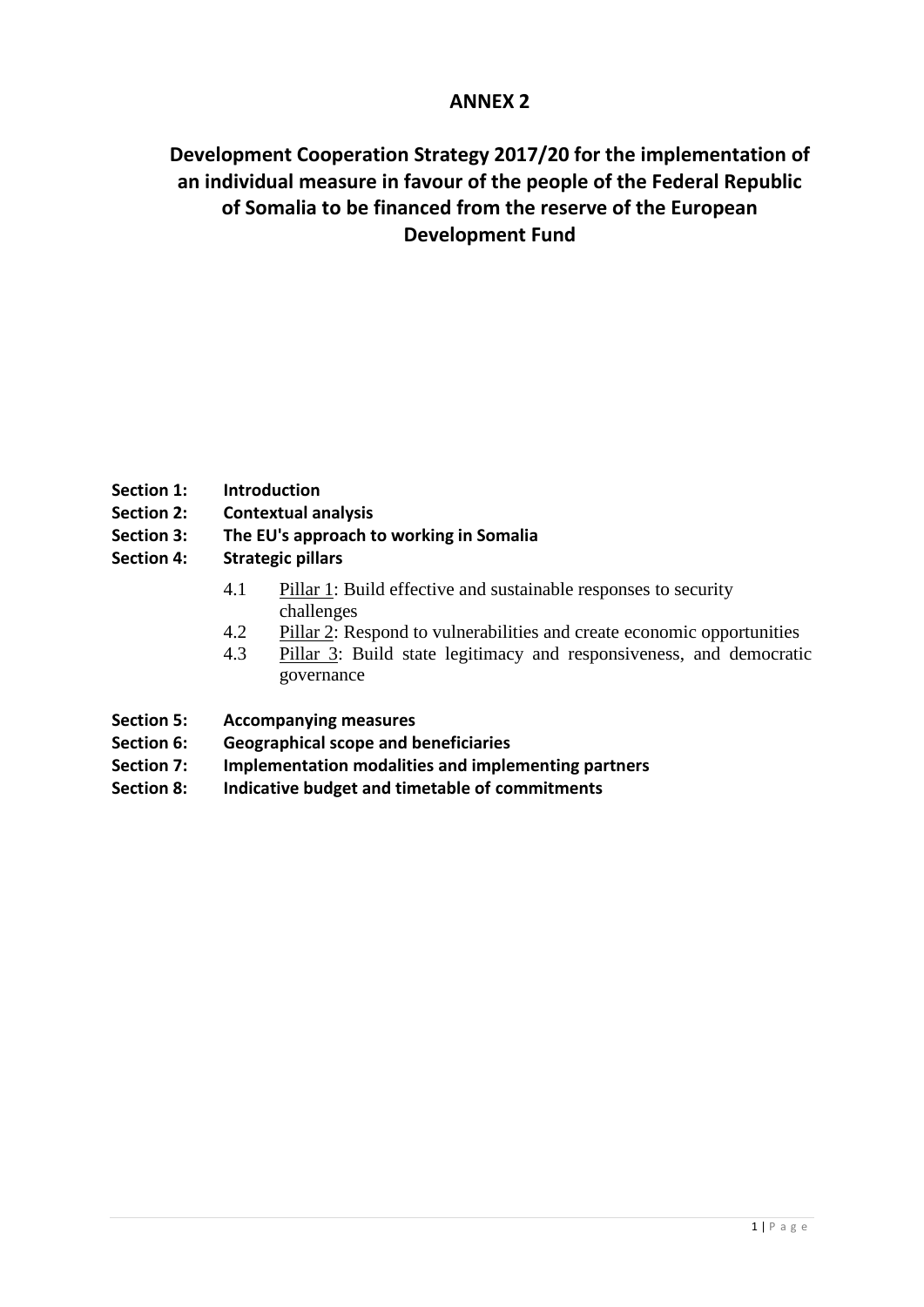# **1. INTRODUCTION**

**.** 

After 25 years of state disintegration, conflict and continuous peoples' displacement, Somalia is showing timid but promising signs of increased security and stabilisation, coupled to the formation of recognized state institutions, gradual adherence to democratic processes, and the start of economic recovery. However, progress towards stabilisation, peacebuilding, sustainable and inclusive economic growth and the emergence of a democratic state remains fragile and adverse factors continue to reduce and delay progress. Notwithstanding, the electoral process held in autumn 2016 should bring Somalia a more representative legislature. The new political dispensation will be charged with urgent domestic tasks with security sector development and stabilisation being the most immediate.

Against this background, the path towards achieving long-lasting and robust stability and security in Somalia relies heavily on a comprehensive approach with parallel and mutually reinforcing interventions rather than linear or sequenced ones. Security, stabilisation of newly accessible areas, provision of basic services, absorption of Somali returnees, consolidation of the political and administrative structures and federalism process, rule of law and economic recovery are of key importance for building an enduring trust of the Somali population in the State(s).

Somalia's security and stability is vital for the larger Horn of Africa and beyond. Somalia is the main theatre of actions for Al-Shabaab, a terrorist organisation which poses threats both within the country and the wider region. Somalia is an important source and transit country of migration. Continued instability can directly affect the EU through migration, spill-over of conflicts, organised crime, proliferation of small arms and light weapons as well as terrorism.

The EU has been a lead actor in supporting Somalia's recovery and stabilisation through the New Deal Compact. The EU leadership role and influence in this context needs to be continued. With the recent submission of the Annual Action Programme (AAP) 2016 for Somalia, the  $11<sup>th</sup>$  EDF allocation amounting to EUR 286 million has been committed. Thus, without further funding, most of the EU cooperation would drastically be reduced in 2018 in a critical period for Somalia.

To ensure that current achievements in Somalia are consolidated and further expanded in the new federal states, it is important to maintain our current level of engagement and support a promising itinerary of change and stabilisation of Somalia. The EU's strategic objective is to contribute to the stabilisation of Somalia and to the quick delivery of tangible peace dividends to the population. Sustained support to stabilisation is needed to extend the State authority and legitimacy to neglected or newly recovered areas (especially as they might be the main areas for returnees from Dadaab) and prevent a comeback of AS. Its successful implementation involves linking immediate actions to long term plans.

EU development cooperation strategy for 2017-20 will be implemented through a contribution to the "EU Emergency Trust Fund for stability and addressing the root causes of irregular migration and displaced persons in Africa<sup>1</sup>".. The strategy has also drawn guidance from key Communications<sup>2</sup> of the European Commission and European External Action Service.

Taking into account these elements as well as other donors engagements, the EU development cooperation strategy for Somalia sets out three pillars that together address the root causes of destabilization, forced displacement and irregular migration and contribute and assist Somalis to realise the vision developed in the National Development Plan (NDP) "*to accelerate socio-economic transformation in order to achieve the stated objectives for poverty alleviation, economic revival and societal transformation in a socially just and gender equitable manner"*.

 $1$  The 4 objectives of the EU Trust Fund: i) greater economic and employment opportunities, ii) strengthening resilience of communities and in particular the most vulnerable, as well as refugees and displaced people, iii) improved migration management in countries of origin and transit and iv) improved governance and conflict prevention and reduction of forced displacement and irregular migration.

<sup>&</sup>lt;sup>2</sup> "Increasing the impact of EU Development Policy: an Agenda for Change" (COM(2011) 637 final), "The EU's comprehensive approach to external conflict and crises", JOIN(2013) 30), "Lives in Dignity: from Aid-dependence to Self-reliance" {SWD(2016) 142 final}, the Commission's new Agenda for Migration and the Support to Horn of Africa Resilience (SHARE)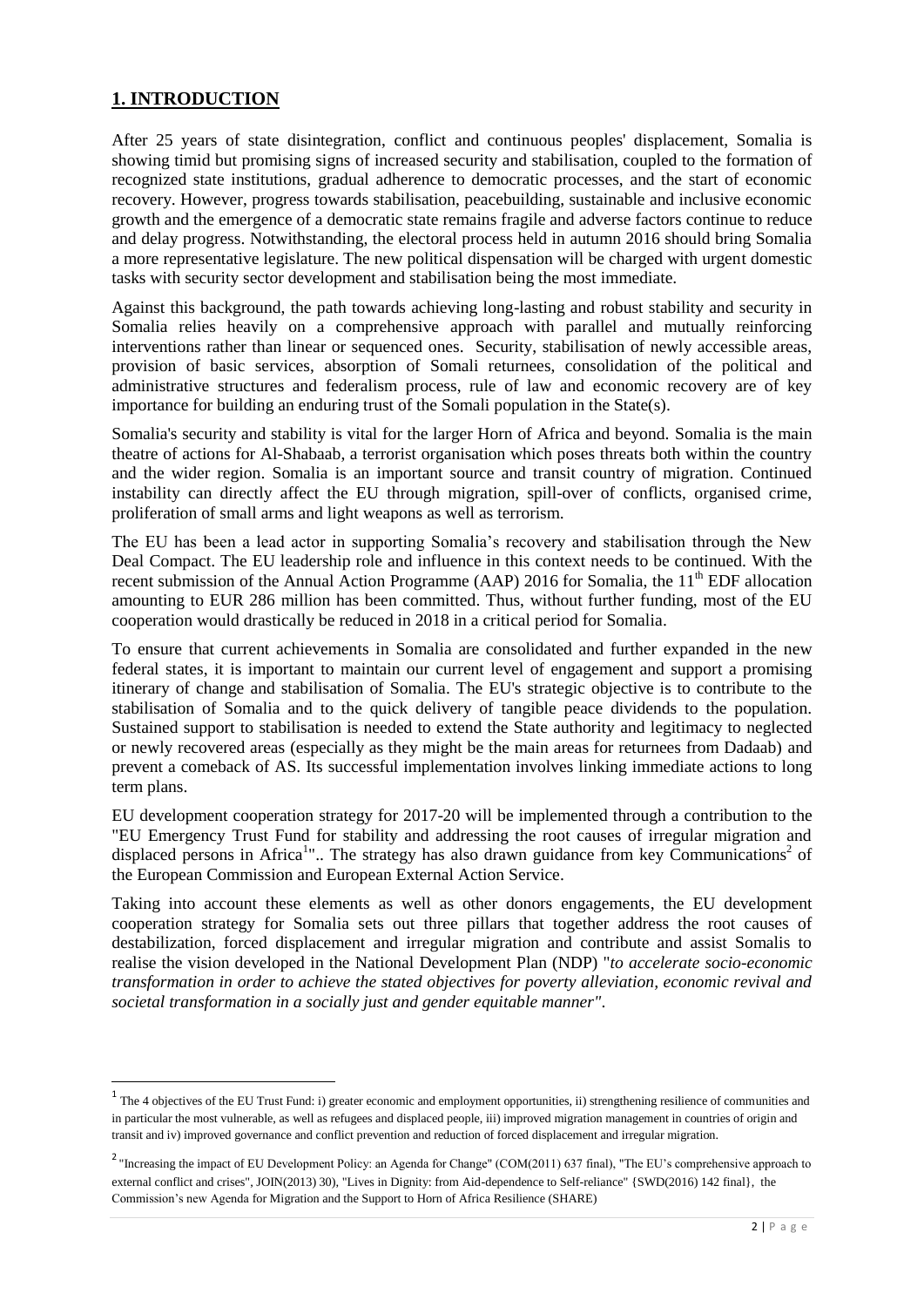The three pillars are:

- 1- Build effective and sustainable responses to security challenges
- 2- Respond to vulnerabilities and create economic opportunities
- 3- Build state legitimacy and responsiveness, and democratic governance

The EU development cooperation strategy for Somalia builds upon the EU's comparative advantage: the EU's comprehensive approach and the opportunity to leverage its cooperation. Lessons learned from past and ongoing EU interventions have been and will be integrated in future programmes.

# **2. CONTEXTUAL ANALYSIS**

## **2.1 COUNTRY CONTEXT**

In a context that remains challenging on many fronts, substantial progress has been achieved in the creation of the federal structure. In addition to the already existing Puntland which is a Federal Member State (FMS), four Interim Regional Administrations have been established: Jubaland, South West and Galmudug and Hirshabelle. Critical parameters of Somalia as a Federal State, including the formula for resource sharing and the articulation of competencies between the respective entities, are still to be defined and enshrined in the Constitution and progress is highly dependent on the establishment of relations of trust between the centre and the periphery. While the consolidation of the FMS will require long term investments, their establishment has already resulted in a multiplication of counterparts outside Mogadishu and in a demand for expansion of the EU's geographical scope.

The goal of holding universal elections in 2016 was not achieved. As a result, the 2016 transition of the Federal institutions is carried-out through a limited franchise based on a combination of clan and constituency based formula. This will however result in a whole new set of interlocutors for the EU. The abbreviated electoral model was a result of a political agreement between the Federal and regional governments reached within the National Leadership Forum (NLF) – an extra-constitutional body and currently the most efficient consensus building format in Somali politics. For the first time in Somali history the electoral process will result in the formation of an Upper House. Timid parallel work has started for the conduct of universal suffrage in 2020 with the establishment of a National Independent Electoral Commission (NIEC) as referred to in the draft Constitution, which should gain political acceptance and more autonomy and should develop the future electoral legal framework.

Although some gains have been made in the fight against AS, major set-backs have occurred and AS has proven to be resilient. AMISOM and Somalia's allies play an important role in providing security; however, increasingly the Somali security sector is being called-on to live-up to its responsibilities. The Somali National Army and Somali Police Forces at Federal and Regional level remain weak and unable to fulfil their role independently and there have been very slow advances in establishing integrated professional Somali security forces. There is broad agreement that the (re)building of security forces is urgent to prepare a take-over from AMISOM, defend the integrity of the country as well as provide much-needed law enforcement.

Much of the attention in the security sector – including from the international community – has focused on the Somali National Army. While this remains a key priority given AMISOM's transition, there is an emerging acceptance of the urgency **to build policing and Rule of Law capacity as a key component for stabilisation**. A New Policing Model that defines the roles and responsibilities at Federal and State level has been adopted and will be the main frame of reference going forward. The entire justice chain remains rudimentary after decades of neglect. Widespread human rights abuses still prevail and are not being tackled, amongst others due to the lack of adequate access to justice. Thanks to the rebuilding of some infrastructure (e.g. police stations, courts, prisons), the increased use of mobile courts, alternative and traditional dispute resolution mechanisms, legal aid as well as capacity building throughout the entire justice chain judiciary and support at policy level, access to justice has slowly started to expand.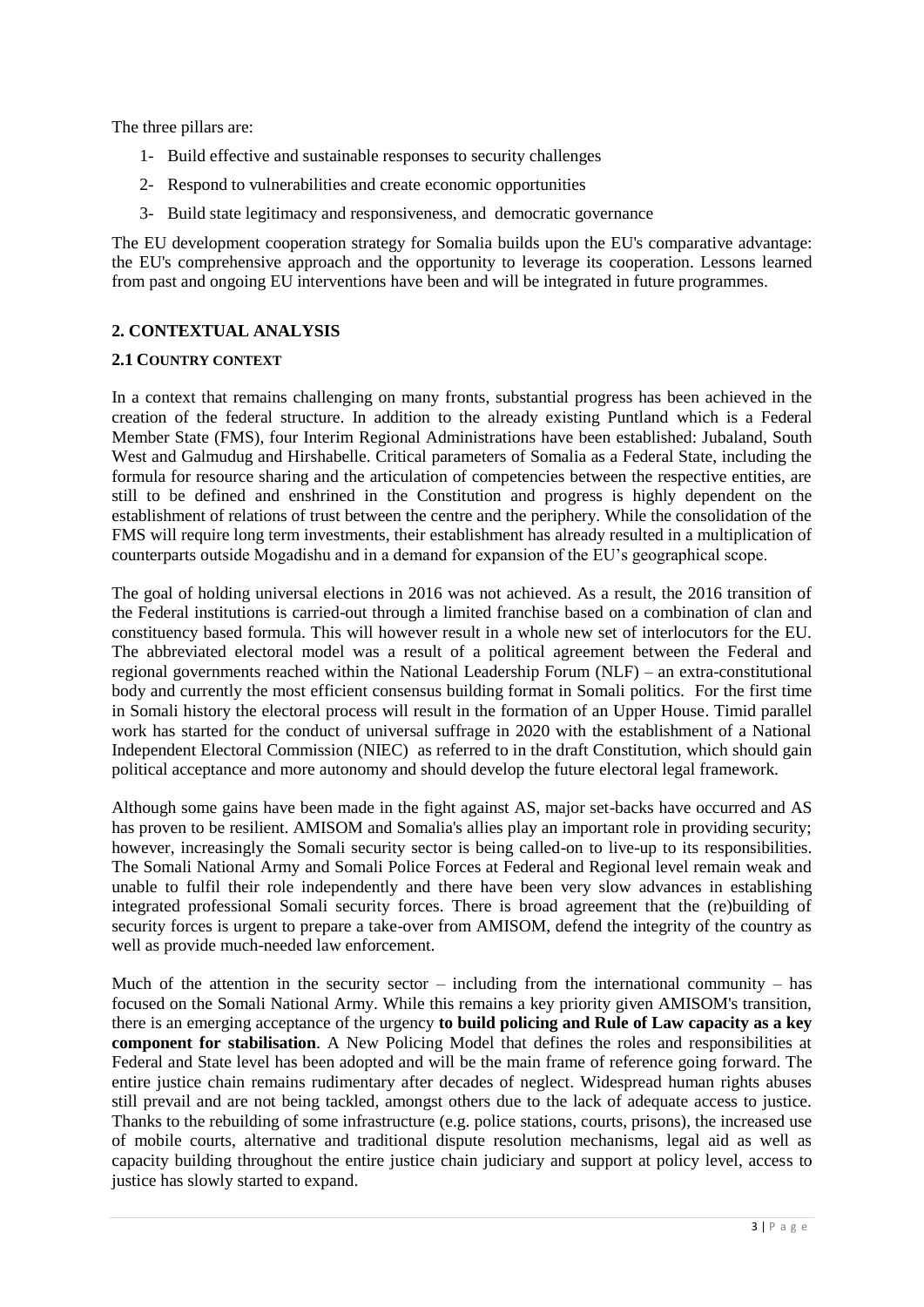With the announcement by the Kenyan authorities of the closure of Dadaab refugee camps, the pressure on facilitating voluntary returns to Somalia has increased. As the vast majority of the refugees in Dadaab originate from Jubaland and South West, **accelerating the stabilisation of these areas has become a priority**. The EU has been at the forefront of developing a coherent and comprehensive proposal for addressing mixed migration challenges in Somalia. This effort needs to be further strengthened. A regional approach on security and stability is required to consolidate political settlements, establish inclusive local administrations, support host communities in areas of returns and strengthen the overall migration management capacity at regional and federal level.

The Federal Government of Somalia (FGS) recognises violent extremism as a major threat for the State and its peacebuilding efforts. The government is developing a comprehensive approach towards Counter Violent Extremism (CVE) and its efforts to prevent violent extremism effectively and efficiently should be supported.

The socio-economic indicators of Somalia remain very low: **Somalia is among the five least developed countries** in the world. The pre-eminence of customary clan-based systems inhibits social cohesion and pervasive traditional practices result in some of the worst gender inequality indicators in the world. It has one of the world's lowest enrolment rates as only 45% of children attend primary education. With more than 50% of the population under the age of 15, Somalia is a young country with enormous development needs. Chronic food insecurity has, together with displacement of a large share of the population, led to a **protracted humanitarian crisis**. Somalia and Somalis are heavily **dependent on aid and remittances** with the latter representing 23% of household income. Somalia also continues to be highly dependent on livestock production mainly based on pastoralism (60% of population) and exports to Saudi Arabia. Livestock, remittance services and telecommunications are the three main industries. This reflects Somalia's narrow economic base and consequently high vulnerability to shocks. Somalia economy is highly informal but its entrepreneurial private sector is one of the country main assets. Private sector has filled the void of government institutions, supplying from basic utilities and security services to education and health services and operates in a legal and regulatory vacuum. The private sector has therefore a key role to play in the development of Somalia. At the same time, the absence of adequate institutional framework limits trade and growth, but, without a strong formal economy or a taxable informal economy, the government will not have the fiscal resources necessary to deliver public goods. In this context public-private partnerships will be key.

# **2.2 REGIONAL CONTEXT**

### **i) Security and stability**

The Horn of Africa and the Red Sea remains a volatile region subject to violent conflict. Conflict is currently mostly intra-state in nature such as in Somalia but the sub-region also retains a significant risk of inter-state conflict. The unresolved dispute between Ethiopia and Eritrea and destabilising factors within both countries, have the potential to have a knock-on effect in the broader region if not contained.

The internal dynamics of the region are themselves affected by broader supra-regional dynamics such as the Gulf States', Turkey and Egypt's increasingly active engagement in the politics of the Horn of Africa, with Somalia a fertile ground for the expansion of economic and ideological interests, and a gateway to the sub-region. We are likely to see increasing attention from these countries, with the potential for further polarisation and the transfer of competing regional interests. The conflict in Yemen has had a significant impact on the region but also on Somalia (returns, refugees, trafficking of weapons). But Somalia's neighbours have a more immediate interest in containing the risk factors that emanate from and within Somalia. Though Al Shabaab continues to pursue a nationalist Somali agenda of violent Islam, in the past years, we have also witnessed that it is investing in more prominent regional agenda, exploiting the perceived marginalisation of Muslim communities in the sub-region.

Religious fundamentalism and violent extremism have increased across the Horn of Africa in recent years. Terrorist groups, notably Al-Shabaab, have expanded their influence to a point where they pose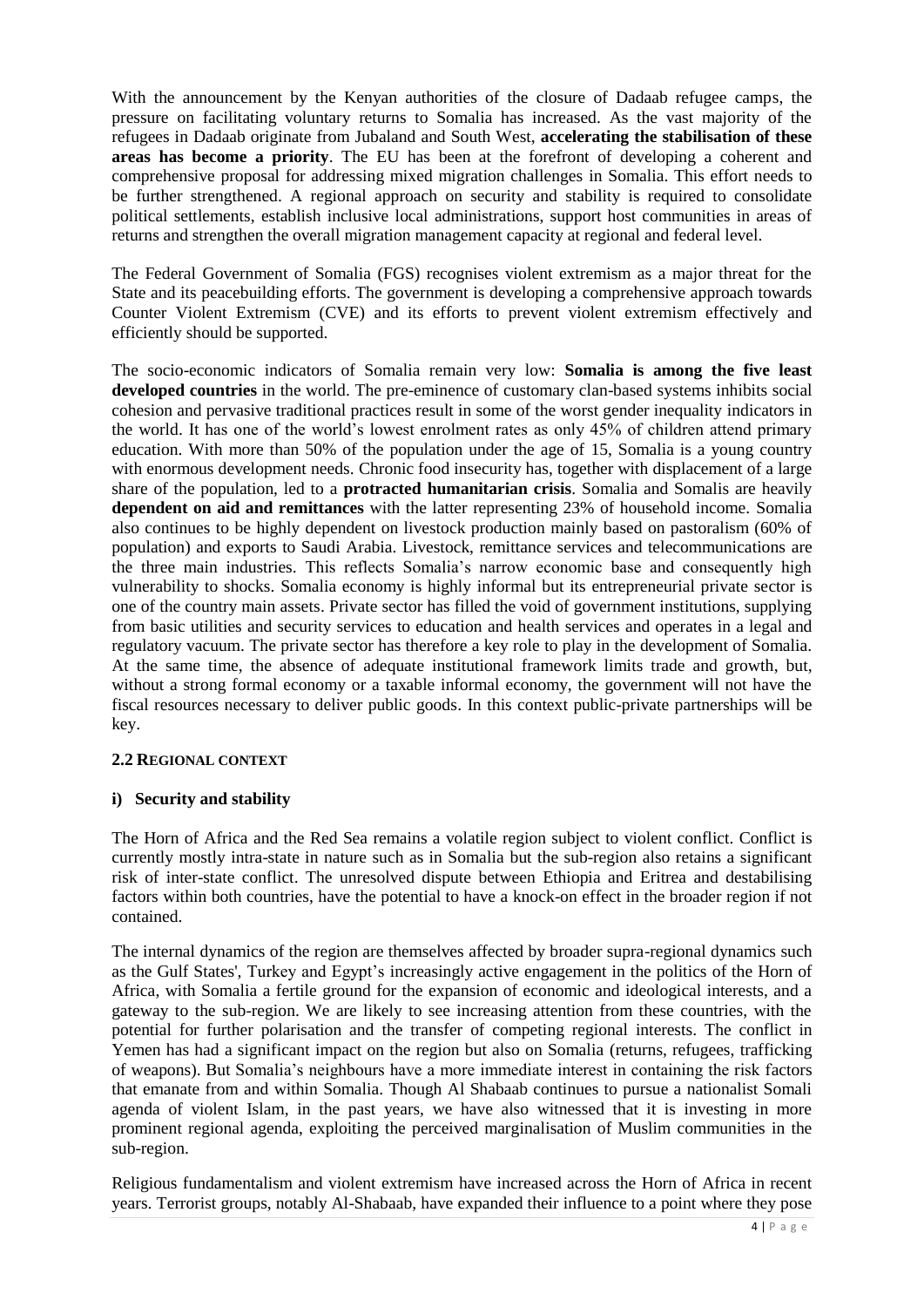a danger to all states in the region and have been able to perpetrate several grave atrocities. Radicalisation has been driven by numerous factors: the inability of many states to fulfil basic social functions and ensure sustainable and equitable economic growth, chronically high levels of unemployment, with little prospect of improvement; increasingly repressive and authoritarian methods used by state organs, an increasing influence of the armed forces both in government and business; widespread corruption; and, in some cases, deliberate oppression of particular groups. All these developments undermine the legitimacy of the state and have left a vacuum for radical groups that states have been unable to address. Controlling the proliferation of small arms and light weapons, drug trafficking, poaching of and trafficking in wildlife, illegal border crossing, illicit financial flows, and illegal unreported and unregulated fishing remain challenges for many countries of the region. The threat of piracy may no longer be acute<sup>3</sup> thanks, largely, to the presence of naval forces, including EUNAVFOR Operation ATALANTA, off the coast of Somalia, alongside with the adherence to Best Management Practices (BMPs) by maritime actors and the presence of private armed security teams on board merchant ships, but there is a risk that should these mitigating measures no longer be in place, piracy might re-emerge. In the meantime, the criminal networks behind the piracy have been linked to new forms of transnational maritime crime such as people and arms trafficking. EUCAP Nestor (to be renamed EUCAP Somalia) is addressing maritime security with the Somali authorities but it should be acknowledged that real delivery at sea will be in the medium to long-term.

The spill-over of inter-clan conflict and more broadly the weak rule of law within Somalia is another factor that impacts on the stability of the sub-region. Ultimately, the sub-region wants to tap into the vast economic potential of Somalia and is therefore investing, through diverging tactical and operational approaches, in alliances within Somalia.

Countries of the region are still faced by considerable challenges in poverty reduction and income disparities, unemployment and lack of basic services. There are unprecedented numbers of forced displaced persons and migrants both moving within the region and leaving it, with growing numbers travelling to Europe. The countries of the Horn of Africa are both a source of, and a transit route for, migration flows into Europe, Gulf countries, the Middle East, and Southern Africa, as well as being destination countries for migration. Significant numbers of refugees leave their country to escape from violent conflict, political persecution or environmental catastrophes. Ethiopia and Kenya host the largest refugee communities in Africa, with some 750,000 (UNHCR, June 2016) and 550,000 refugees respectively. The geo-political dynamics in the region are now changing and are resulting in a reverse flow towards Somalia

IGAD, as a regional body, has made significant strides in limiting the risk of inter-state conflict in the Horn of Africa and is a credible actor in the state-building enterprise within Somalia.

# **ii) Forced Displacement and Migration**

Somalia is an important country of origin of refugees and other migrants. Somalia has experienced one of the world's largest displacement crises with almost one million registered refugees in the Horn of Africa/Yemen region and around 1.1 million internally displaced. Migration and forced displacement have long been important ways in which Somalis have sought security, economic survival as well as pursued wider aspiration and diversified their livelihood strategies. The Somali diaspora represents a key and economic resource for the country and a both positive and negative political force.

Somalis will continue to move for both economic and security reasons. Somalia is also facing a challenging return flow: more than 65,000 Somali nationals have been forcibly returned from the Kingdom of Saudi Arabia, 30,000 persons have fled the Yemen crisis and the Kenyan government is determined to accelerate the closure of the Dadaab refugee camps which hosts approximatively 260,000 Somali refugees (UNHCR December 2016), including up to 70,000 indicating their willingness to return to Somalia..

**.** 

<sup>&</sup>lt;sup>3</sup> The last successful act of piracy dates back to May 2012.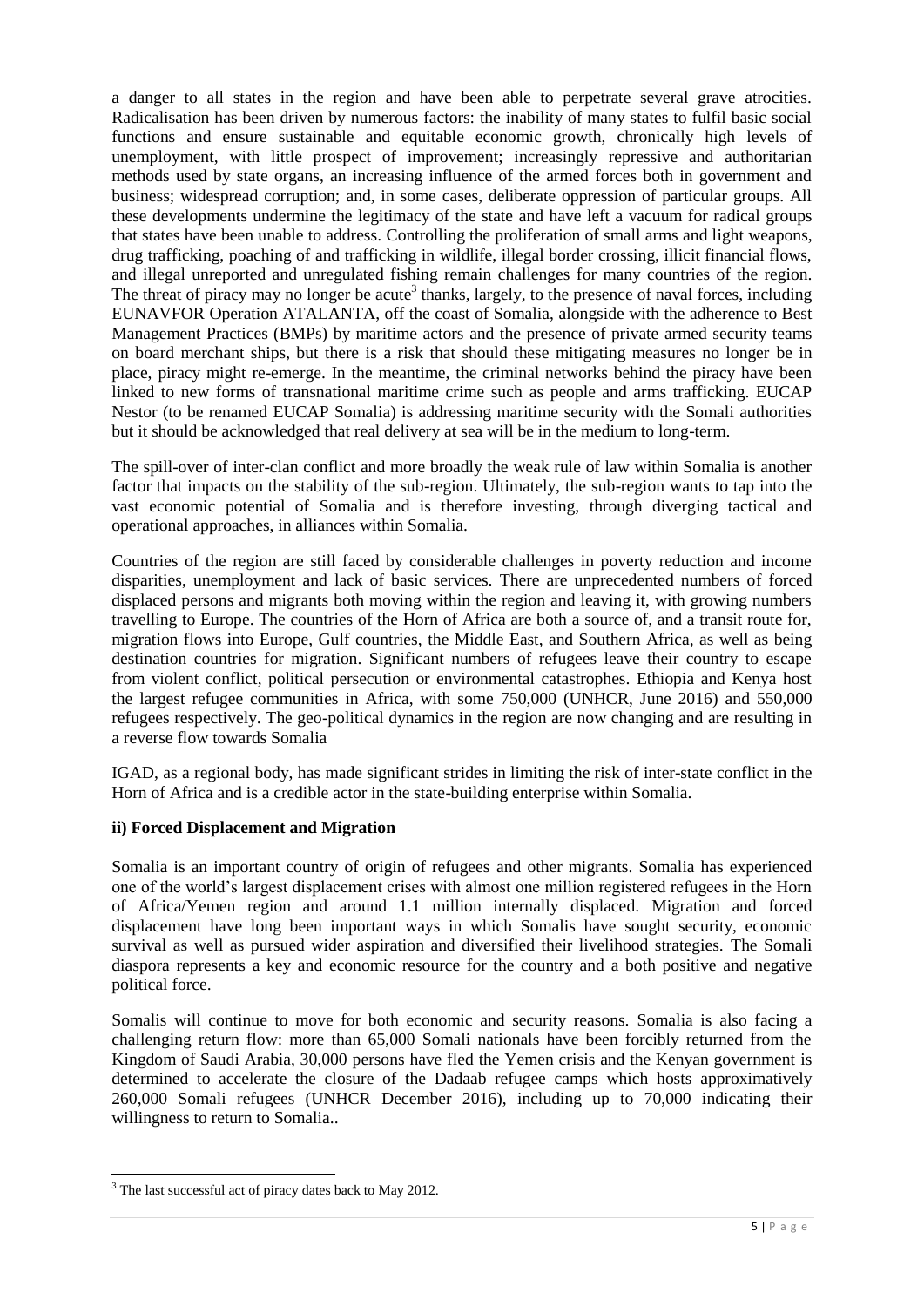European countries are also increasingly looking at the readmission of failed asylum seekers and irregular immigrants. These flows pose a severe test for Somalia's own absorption capacity and add to the complex security situation in the country. They are likely to lead to an increased irregular migration flow to the north, towards Europe and Saudi Arabia, and to the south, towards South Africa. As Somali society emerges from conflicts, the pursuit of solutions to displacements and local integration of internally displaced persons (IDPs) is considered as a vital component of a comprehensive peace building process.

80% of the IDPs and a vast majority of the Somali refugees hosted in neighbouring countries are from the southern part of Somalia. The main expected areas of return (Jubaland and South West) are regions only partially under government control and the link between security, stabilisation, provision of basic services and livelihood opportunities is weak. They are of primary importance to sustain for the absorption of returnees from Kenya and other neighbouring countries. Recurrent military offensives, such as those carried-out by AMISOM are likely to generate additional internal and external displacements in the immediate future. The EU supports UN OCHA's Civil-Military Coordination (CMCoord) as existing civil-military coordination platform on the ground between the humanitarian and the military community.

# **3. THE EU'S APPROACH TO WORKING IN SOMALIA**

Since 2014, the EU's engagement in Somalia has been guided by the Somali Compact and the principles of the New Deal process. The EU engagement is rooted in the desire to rebuild the state, improve stability and reduce poverty among the people of Somalia and promote self-sustaining economic growth by addressing the challenges that have increased its fragility. Development cooperation is complemented by other EU instruments that focus on political dialogue, stabilisation, security sector development, crisis management and humanitarian aid<sup>4</sup>.

Since the establishment of a permanent Federal Government and the signature of the New Deal Compact in 2013 in Brussels, Somalia has embarked on an ambitious path towards stabilisation, state formation and long term development perspectives. Where there has been for years no real interlocutor for the International Community on the Somali side and almost everything dealt with from externally driven humanitarian aid as well as from a perspective of political brokering, there are now public authority and administrations at national and regional level growing step by step every day and gradually taking more space and responsibilities. It is definitely a gradual shift and both realities continue to coexist. The full expansion of public governance at local/ district level is certainly the most important but also most challenging step in the state formation process. But all in all it is a reality that has now taken enough space to persist and provide the grounds for support to national ownership, leadership and long term stabilisation and development goals. By preparing its first National Development Plan, the Federal Government has demonstrated its willingness to engage with the (emerging) Federal States and most importantly – population, agree on common directions and therefore to build its legitimacy.

This paradigm shift needs to be further supported. Therefore, the EU general approach to aid delivery in Somalia will continue to be based on the following principles:

Government ownership and leadership;

1

- Comprehensive approach with parallel and mutually reinforcing interventions; conflict sensitivity; and inclusiveness; flexibility to adjust to an evolving situation;
- Needs based allocations to Somali Federal States, locally driven development;

<sup>&</sup>lt;sup>4</sup> Based on ECHO's "In-but-Out" to the EU Comprehensive Approach, i.e. while humanitarian aid is part of the overall toolbox the EU uses to respond to crises, it is not a crisis management instrument and is provided on the basis of needs, in line with the humanitarian principles. However, by being part of the EU machinery, other instruments should contribute to decreasing the humanitarian caseload (in particular through prevention) or to monitoring, enforcing or reporting on International Humanitarian Law (IHL) compliance.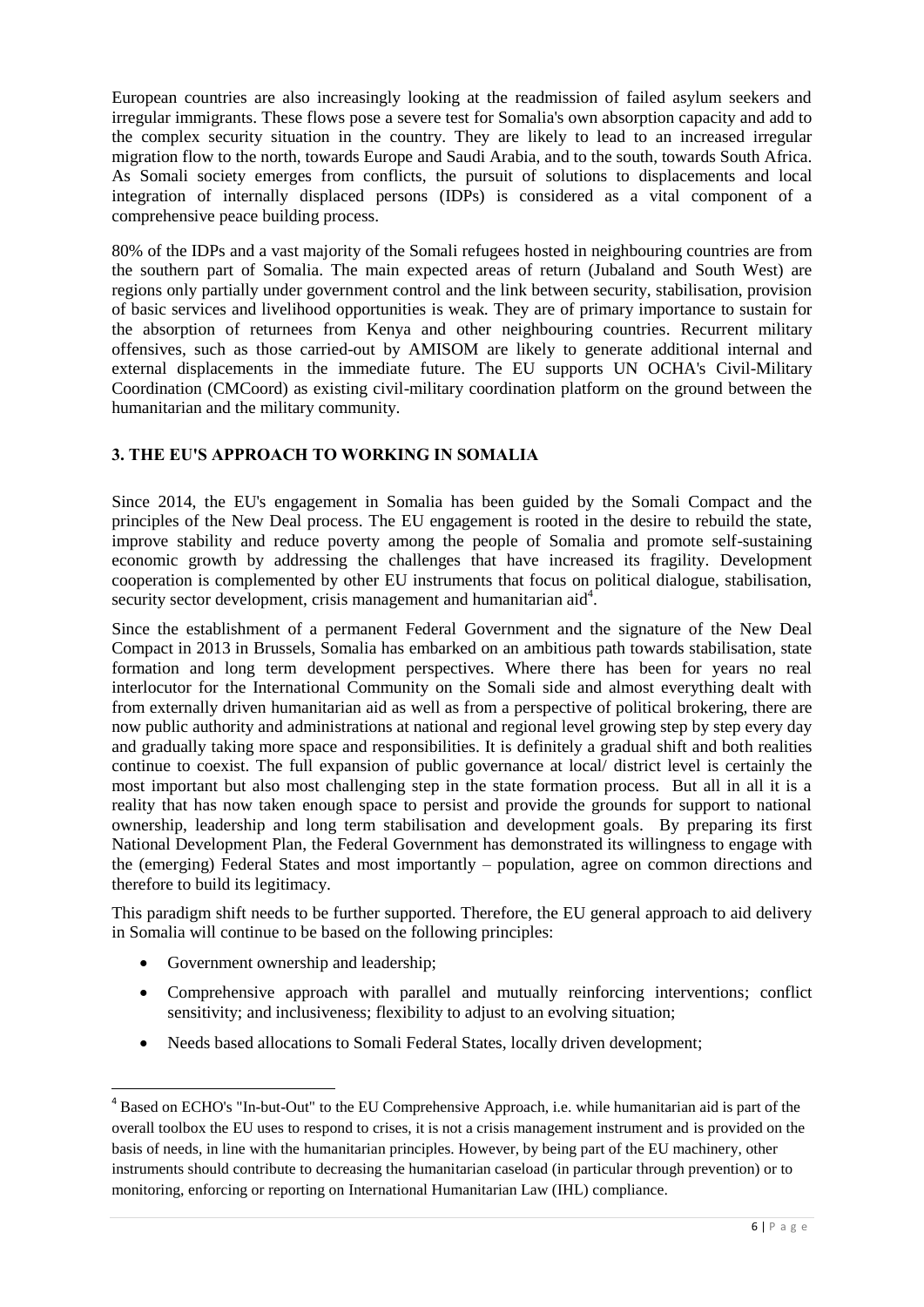- Multilayer support to institution building for federal, state and local administration;
- Strategic leverage of EU funds (ex: EU instruments, EU Member States, diaspora, nontraditional donors, private sector).

The possibility of joint programming between the EU and Member States is not considered feasible at this time in Somalia but coordinated programming is sought and will contribute to a growing complementarity and moving towards a more coordinated implementation of EU programmes. The Aid Coordination Mechanisms put in place within the framework of the New Deal Compact offer the architecture for regular dialogue and coordination and facilitate synergies and complementarity of interventions. Essential elements of the New Deal aid architecture should be preserved under future arrangements (Post-2016 Partnership Agreement).

The EU has substantially increased its share of development aid to Somalia allocated through countrysystems to 15% in 2015, using the funding windows defined in the Compact. This approach has contributed considerably to the Somali state formation process and will be pursued.

The EU will continue providing targeted support to Somaliland based on their identified needs and priorities and aligned with the strategic pillars identified hereunder.

## **4. STRATEGIC PILLARS**

The strategic pillars have been defined based on the EU's comparative advantage and their close links to the EU political priorities. They tackle the root causes of instability, radicalisation and irregular migration but also respond to the Somali priorities highlighted in key strategic documents such as the Compact, the Somalia National Development Plan (draft), Somaliland National Development Plan, sectoral plans and, regional plans. They also address key human rights issues in line with the priorities agreed in the EU Human Rights and Democracy Country Strategy 2016-2019. Thematic funding mechanisms will be an important complement in this regard.

# **4.1 PILLAR 1: EFFECTIVE AND SUSTAINABLE RESPONSES TO SECURITY CHALLENGES**

This pillar will contribute to the implementation of Chapter II ('Consolidating peace, inclusive politics, security and rule of law') of the NDP.

### **i. Outlook**

**Insecurity and the lack of justice still pose the biggest challenges to Somalia's short-term stabilisation and long-term development**. The path to achieving long-lasting and robust stability and security is heavily dependent on creating a Federal Somalia in which the various security and justice blocks and functions have been agreed and are made to work. Peace and security, human rights and development are interlinked and mutually reinforcing.

Restoring and maintaining an internal federated Somali **security and justice** capacity will require accelerating the structural development of Somali security and justice institutions and actors aiming to build sustainable, accountable and professional providers of law enforcement, justice and security. This requirement is in particular evident given the AU's intention to transfer security responsibility to Somali security services from October 2018. The transition towards establishing, operationalizing and helping to mentor and sustain Somali security structures will require an agreed balance between federal and regional structures and related clan equilibriums, and improved coordination of international partners. In parallel, the New Policing Model will be the main frame of reference going forward allowing for the building-up of a financially sustainable Federal and Federal Member States police services. This will be essential to allow the SNA and regional armed forces to progressively free-up AMISOM/SNA contingents currently carrying-out police-related functions. The reestablishment of the rule of law must be based on extending the reach of formal justice, strengthening the complementarity of traditional justice mechanisms and improving the correctional system in order to enhance overall human security for the Somali citizens.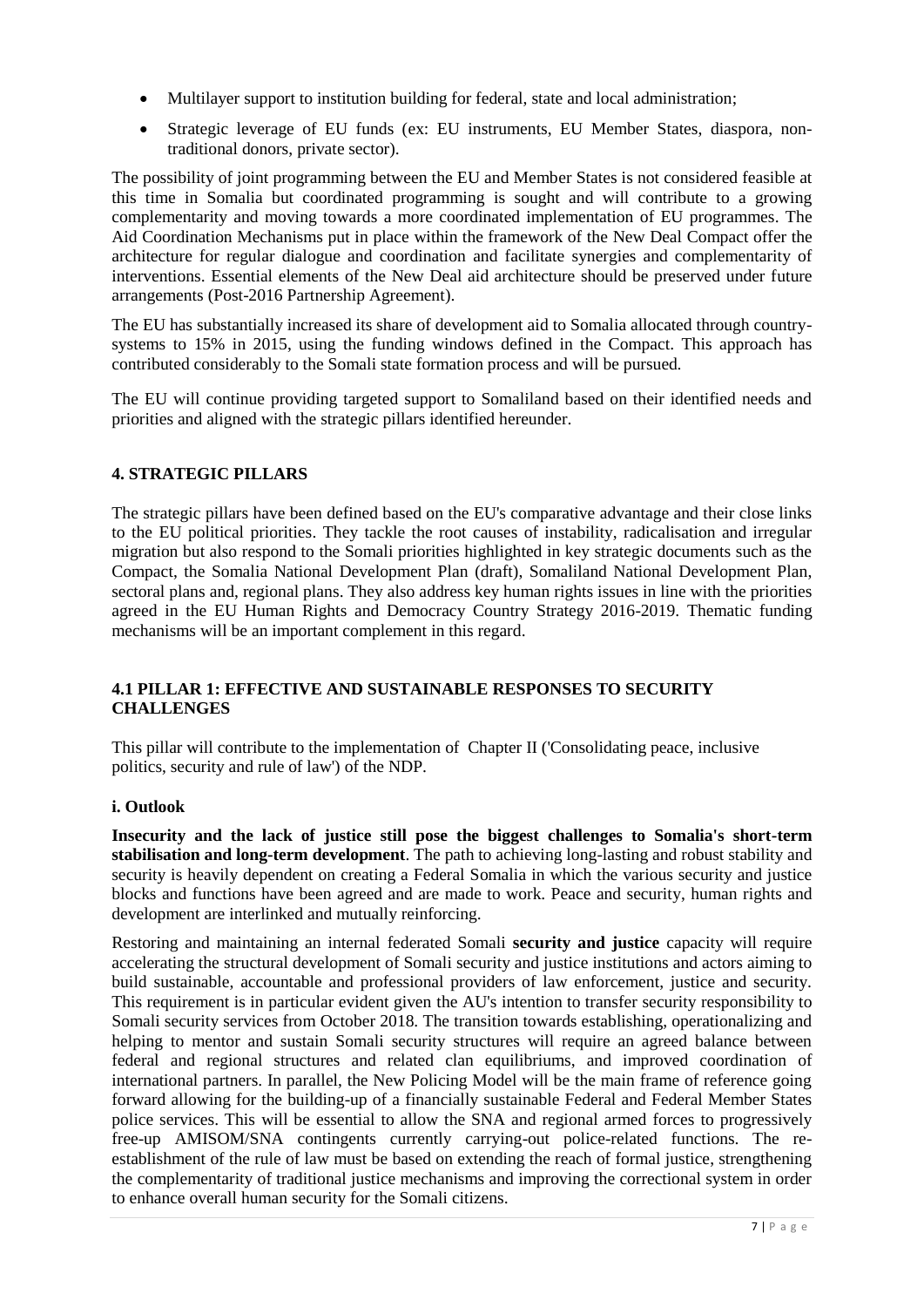Stabilisation efforts need to quickly deliver peace and governance dividends to the population in districts recovered from AS. Effective **stabilisation** requires joined up work between a variety of military and civilian actors that starts from the very early stage of planning and resource mobilisation and continues through implementation and monitoring. The Federal Government and the Federal Member States have endorsed the so-called Wadajir Framework for Local Governance, which outlines the steps that leads from stabilisation to the establishment of legitimate local authorities through reconciliation, peace dividends and civic dialogue.

There is a complex array of reasons why people join violent extremist organisations; including religious identity, socio- economic circumstances, marginalisation, lack of rule of law, inability of the government to fill the AS vacuum, political circumstances, clan dynamics, and the need for a collective identity and a sense of belonging. The FGS, with EU's Instrument contributing to Stability and Peace (IcSP) support, has developed a vision on a comprehensive strategy/approach towards Countering Violent Extremism (CVE). This will require on the one hand a continued targeted support, whilst on the other hand CVE will also need to be embedded within more indirect interventions such as education and resilience activities. Preventing and countering violent extremism, as well as more focused investment in the stabilisation of newly recovered areas will remain necessary to strengthen the citizens' trust in state administrations as well as laying the ground for a voluntary and sustainable return and reintegration of Somali refugees to the main expected areas of return in Jubaland and South West, as well as for the return and reintegration of irregular migrants. A new IcSP funded regional project will be soon launched to prevent and mitigate violent extremism in the Horn of Africa by providing advisory services to interested governments, including Somalia.

#### **ii. Donor engagement**

The EU has been leading international partners (UK, US, UAE, TU and UN) in reaching-out to the Federal authorities on specific security sector reform issues aimed at better coordinating efforts and mutual commitments between Government and the International Community. This led to the creation of the so-called S6 security forum, which has agreed to the following five priority areas: i) Enhancing the coherence of international partners' support, ii) Prevention of and countering violent extremism (P/CVE), iii) Extension of State authority and community recovery, iv) Accelerating the development of Somali security institutions, v) Increasing AMISOM effectiveness and enabling its joint operations against AS.

Support to the Somali National Army is provided through collaborative CSDP/EU actions (training, mentoring, capacity building for effective civilian oversight and targeted PFM support). USA, UK, Turkey and the UAE are also involved in training and provision of equipment and infrastructure, and they are paying stipends to around 19,000 soldiers. In addition to EU's substantial support to the federal police through stipends and payroll reform, the UK is providing training and stipends to FMS police in Jubaland and South West, the US is the lead donor on Criminal Investigation Department (CID) training, and Italy is training Federal police officers. However, much more needs to be done, both geographically and qualitatively. The EU is one of the major donors in the justice sector, although this remains largely unfunded and attracts a minor portion (3%) of donors funding to Somalia. UK, NL, DK and SE are also supporting the sector, largely through the UN Joint Rule of Law Programme. Continued support in this sector is vital to respond effectively to human security challenges.

Both the UK and US have bilateral programmes focused on early stabilisation interventions after military offensives. The Somali Stability Fund (SSF) is a EUR 65 million multi-donor fund (EU-EUR 5.5 million through the IcSP, UK, DK, NL, NO, SE, DE) that has been active in peacebuilding, state building, reconciliation and stabilisation. USAID and NO have recently launched their own stabilisation programme. The implementation of the Wadajir framework starts to attract donor support through existing programmes, including from EU, US, NO, the donors of the SSF and through the Joint Local Governance Programme (funded by EU, SE, UK, NO, DK, CH). The UN has also recently developed a new approach on Community Recovery and Extension of State Authority (CRESTA), which aims at bringing various streams - stabilisation, reconciliation, local governance -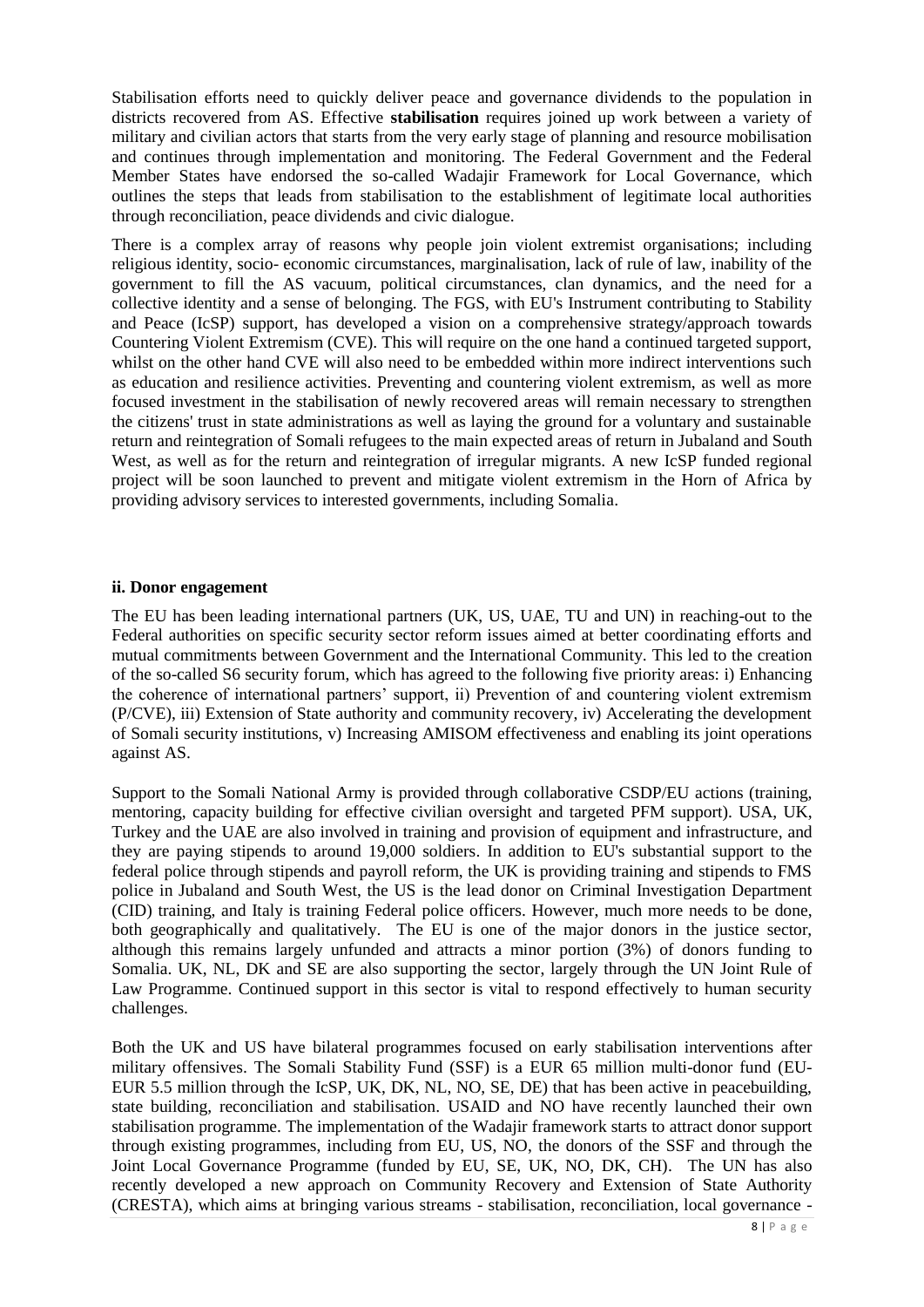together. The scope of action is not limited to recently liberated districts but also to those that have been side-lined by recent development interventions.

### **iii. Priorities for future engagement**

### *Objective 1: Support security sector reform and the strengthening of Somali security institutions and forces (at Federal and States levels)*

### Rationale:

Security needs to be increasingly provided by Somali actors to prepare for a gradual transition from AMISOM starting by 2018. The police needs to be strengthened to take up tasks currently either lacking or performed by AMISOM and SNA. New frameworks are to be operationalised and implemented: a) Gulwaade Plan aimed at establishing an effective SNA, b) the Heegan plan and the New Policing Model, c) the new justice and corrections model and d) accompanying the enactment of the National Security Policy. Finally, the civilian oversight needs to be accelerated, not only for making the security sector law abiding but also transparent and accountable to society. This involves increasing effectiveness and accountability of existing SNA and regional security elements; rebuilding police services by focusing on increasing human security, rule of law; PFM / civil service reform in parallel to stipend payments to Federal and Fed Member State Police forces and strengthening capacity of key national institutions working on security.

### *Objective 2: Strengthen the justice chain by supporting the implementation of the Justice & Corrections Model and promote local conflict resolution mechanism*

#### Rationale:

A functioning justice chain supports sustainable peace by providing the population with an alternative to violence in resolving personal and political disputes and is a key entry point for trust-building between the State and the Somali people. With the creation of Federal Member States, a multiplication of effort will be required in order to adequately cater for the rule of law to materialise, specifically focusing on ensuring the presence in the justice chain (police, judiciary, corrections) of professional personnel.

This involves concentrating on increasing access to justice for all through mobile courts, legal aid provision, state courts; supporting the implementation of the new justice model; refurbishing/rebuilding correctional facilities and scaling up interventions promoting local conflict resolution mechanism. Judicial clarification on how to govern land in terms of land tenure and land rights is needed to improve the integration of IDPs and returnees.

# *Objective 3: Deliver tangible Stabilisation dividends to the population of areas newly recovered from AS and support the establishment and strengthening of functioning local government councils and administrations*

#### Rationale:

Sustained support to stabilisation is needed to extend the State authority and legitimacy to neglected or newly recovered areas (especially as they might be the main areas for returnees from Dadaab) and prevent a comeback of AS. Its successful implementation involves linking immediate actions to long term plans. Its three dimensions - political settlements, state core functions (security, rule of law, taxation) and meeting citizens' expectations of basic services provision - will be supported.

#### *Objective 4: Preventing & Countering Violent Extremism*

#### Rationale:

In order to more effectively counter violent extremism and terrorism, the Government needs to be supported in the implementation of a coherent CVE launched by the President in September 2016.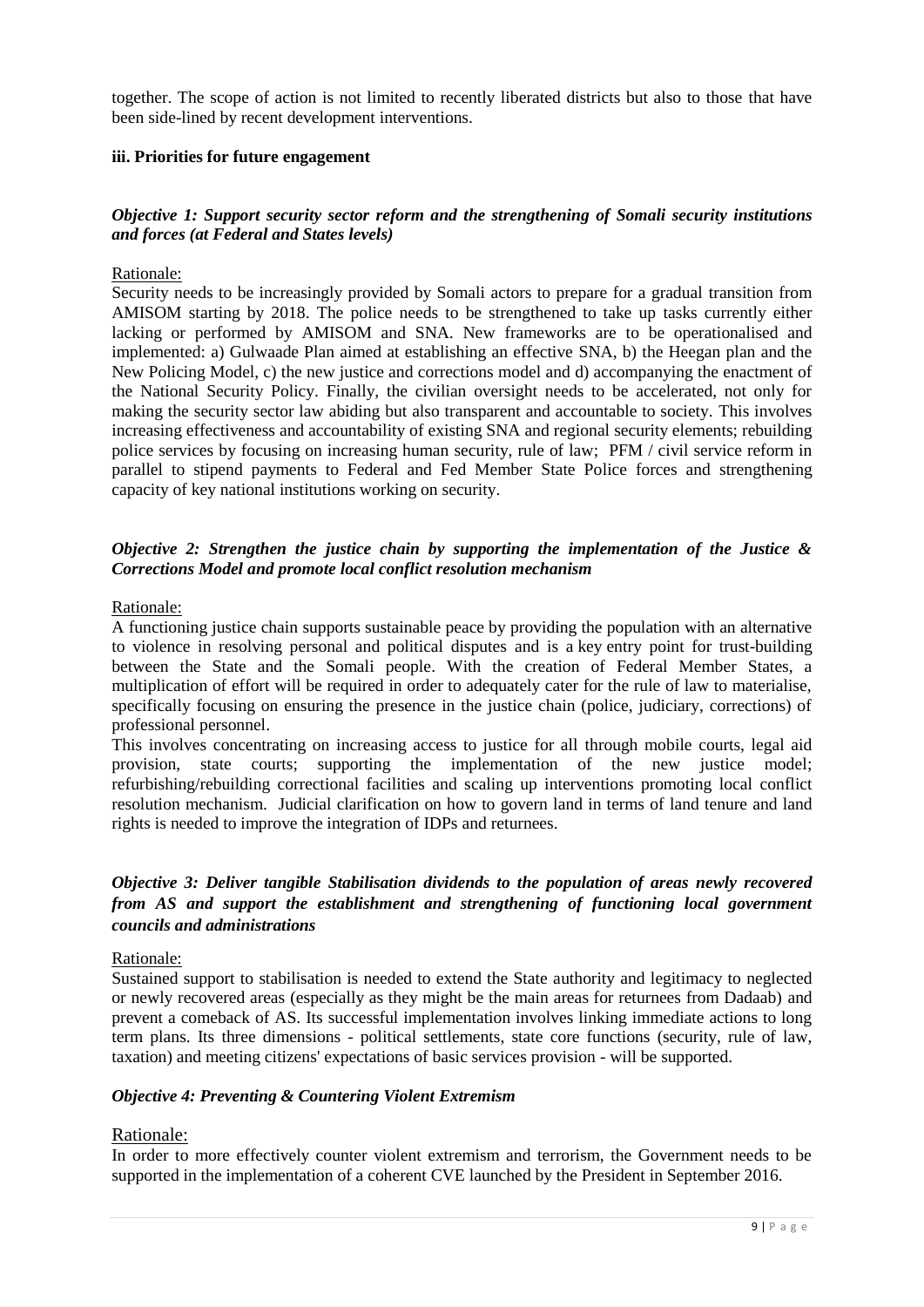# **4.2. PILLAR 2: RESPONDING TO VULNERABILITY AND CREATING ECONOMIC OPPORTUNITIES**

This pillar will contribute mainly to the implementation of Chapters V ('Economic development'), VII ('Social and human development') and IX 'Building resilience capacity') of the NDP

### **i. Outlook**

Somalia is one of the poorest countries in the world. Basic infrastructure and sources of livelihoods have deteriorated considerably during the extended period of conflict. Population growth, rapid urbanisation, conflict, displacements, limited or no basic services, high unemployment rates, land and eco-systems degradation and scarcity of natural resources compound the situation. Twenty-five years of conflict and little or no central government or development has created extraordinarily high levels of vulnerability and eroded coping capacities of individuals and the society. Five million Somalis (out of a Somali population of 12.3 million) are in need of life-saving and livelihood support.

The return migration flow to Somalia is placing an additional burden on the country already facing a high IDP caseload, poses a severe test for Somalia's own absorption capacity and adds to the complex security situation in the country. **The protracted and acute crises combined with limited livelihoods opportunities are part of the main root causes of forced displacement and irregular migration.** Frustration over limited access to education, jobs and social mobility causes recruitment of unemployed young men into armed groups, and increasing numbers of Somali youth seeking to migrate to the Gulf, Europe and North America in search of work, causing a significant brain drain.

The EU's approach to resilience in Somalia is based on the vision that solutions are embedded in equitable development. **Robust equitable growth and development will lead to a better management of those shocks, one sector compensating for the losses in another, protecting individuals and ensuring that a local crisis does not deteriorate into an emergency.** 

Therefore, EU support in this pillar will contribute to ensuring that the government is able to i) generate and protect inclusive growth by stimulating employment and livelihoods opportunities, ii) ensure better service delivery and increase human capital and iii) protect the most vulnerable, end emergencies and build trust amongst and across communities and therefore better managing threats of conflict in the future. A key element in this response will be to focus on increased coordination with the existing (and often long-standing) humanitarian activities across Somalia and articulation across immediate live-saving activities and more long-term structural development efforts.

The primary sector remains dominant and hosts large segments of **unemployed youth**. Interventions in agricultural production and pastoralism have improved the income basis for farmers and pastoralists and contributed to the enhancement of the value-chain of the key economic sectors. However, this is insufficient to generate employment. In addition, the labour market needs of tomorrow and the development of urban areas are redefining both the supply and demand sides. In this context, mixing traditional labour-intensive sectors and innovative promising sectors is key. Taking into account the prominence of the informal economy and recognizing its role, the promotion, organization and progressive formalization of the informal sector needs to be sought to create jobs and generate income.

Access by Somalis to employment and economic development are further limited by the human and asset capital and the gap between education and skills requirements. Capacities need to be strengthened at all levels – from individual to institutions. Specific and tailored training is the most effective way to build capacity. Quality technical and vocational education and training (TVET) linked to economic opportunities have the potential to catalyse economic growth.

The institutional and regulatory frameworks are not yet conducive enough to promote investment and entrepreneurship. The private sector is a key stakeholder in Somalia. Involving the private sector or the diaspora allows to leverage EU funding and to improve sustainability.

It is possible and important to involve the government at federal, state and local levels in areas of government control. This contributes to the sustainable delivery of tangible peace dividends to Somalis and is a critical element of the social contract between the population and the government.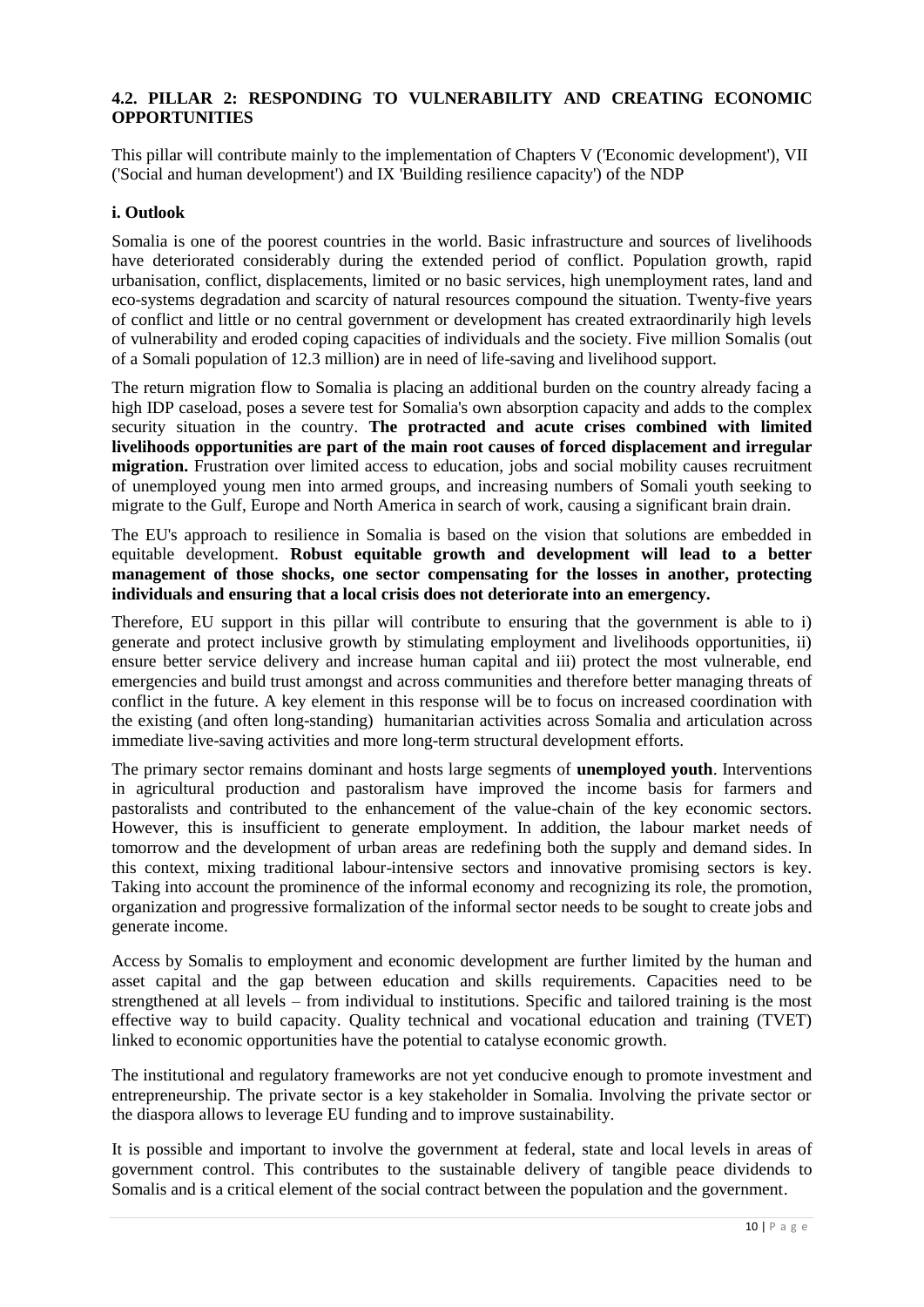Gaps between demand and service delivery are huge and the vulnerable groups, especially women and IDPs, are among the worst affected by these deficits. Lack of access and delivery of basic service delivery is a major hindrance to sustainable returns of Somalis, transition out of poverty and affects state legitimacy.

Root causes of vulnerability can be addressed. This requires a long term commitment and a multi sectoral approach. It is critical to link the humanitarian caseload to developmental priorities, to ensure that economic opportunities and basic services are strengthened and reachable by the poor and most vulnerable.

## **ii. Donor engagement**

The **Economic Development** Programme for Growth and Resilience, Phase III (10th EDF) is supporting livestock production marketing and export, crop production and marketing, fisheries development and information management. A new project "OUTREACH" to be financed under the 11th EDF aims at creating better opportunities for employment, income generation and building resilience for Somalis through more sustainable and competitive agriculture. This programme is complemented by DFID, USAID and Danida contribution to the development of key value chains through their projects "Promoting Inclusive Markets in Somalia" and "Growth, Enterprise, Employment and Livelihoods". The EU is also one of the main contributors of the activities in the framework of the World Bank (WB) Trust fund operations targeting the PSG4 (Economic Foundations) results. The EU (Instrument contributing to Security and Peace) funded project "Youth employment and peace building initiative" is aiming at improved social and economic participation for up to 1,460 young people at risk of exclusion in Kismayo through reduction in poverty levels, increase in active citizenship and contribution to social cohesion and strengthened capacity of civil society to respond to the needs of young people at risk of exclusion.

The EU is one of the main donors in the **water** sector. The focus of current interventions funded is the development of public private partnerships for urban water management and development, mainly in Somaliland and Puntland. Access to safe and portable water is still a challenge in many parts of Somalia and is underfunded. Through the World Bank-administered Multi Partner Trust Fund, the EU supports a number of infrastructure projects covering the assessment of renewable energy potential, rehabilitation of roads and government administrative buildings and markets, and ICT Connectivity.

The EU is the lead donor in the **education** sector. A division of labour exists with the UK and Sweden, the latter two focusing on health, leaving the EU as a respected and appreciated partner in the field of education. This has brought about high expectations towards the EU to continue delivering education services in a resource-constrained environment. Support comprises sector-wide education programmes in full alignment with the education sector strategic documents and a Somalia-Wide Education Synergies component focussing on issues which are better addressed on country-wide basis such as curriculum and credible examinations systems. New elements such as TVET reform, payment of teacher salaries and higher education strengthening initiatives will come on stream as from 2017.

The other main donors are the Global Partnership for Education (GPE) whose next phase of support to the sector is worth USD 33.1 million; USAID has recently signed a partnership agreement with the Federal Government and is expected to invest USD 65 million in support of Alternative Basic Education models. DfID has recently announced a new round of funding to continue the Girls Education Challenge Initiative in Somalia. There are also significant contributions from nontraditional donors (e.g. Qatar, Turkey, Kuwait), however, these operate outside the education sector coordination mechanisms.

The EU is the only donor in Somalia supporting **resilience** from a development perspective. The government has fully adhered to this approach and decided to include a resilience pillar in the NDP. Three EU major projects (implemented by BRCiS, SomReP and STREAM consortia) are contributing to reducing vulnerability and enhancing livelihoods among rural and IDP communities and households in south and central states of Somalia. DFID, Sida, Danida, USAID/Food for Peace, OCHA, Australian Aid and private funds are also supporting BRICS and SomRep consortia.

A new programme "RESTORE" to be financed by the EU Trust Fund, will contribute to building resilience in Somaliland and Puntland. This facilitates the transition from humanitarian aid to durable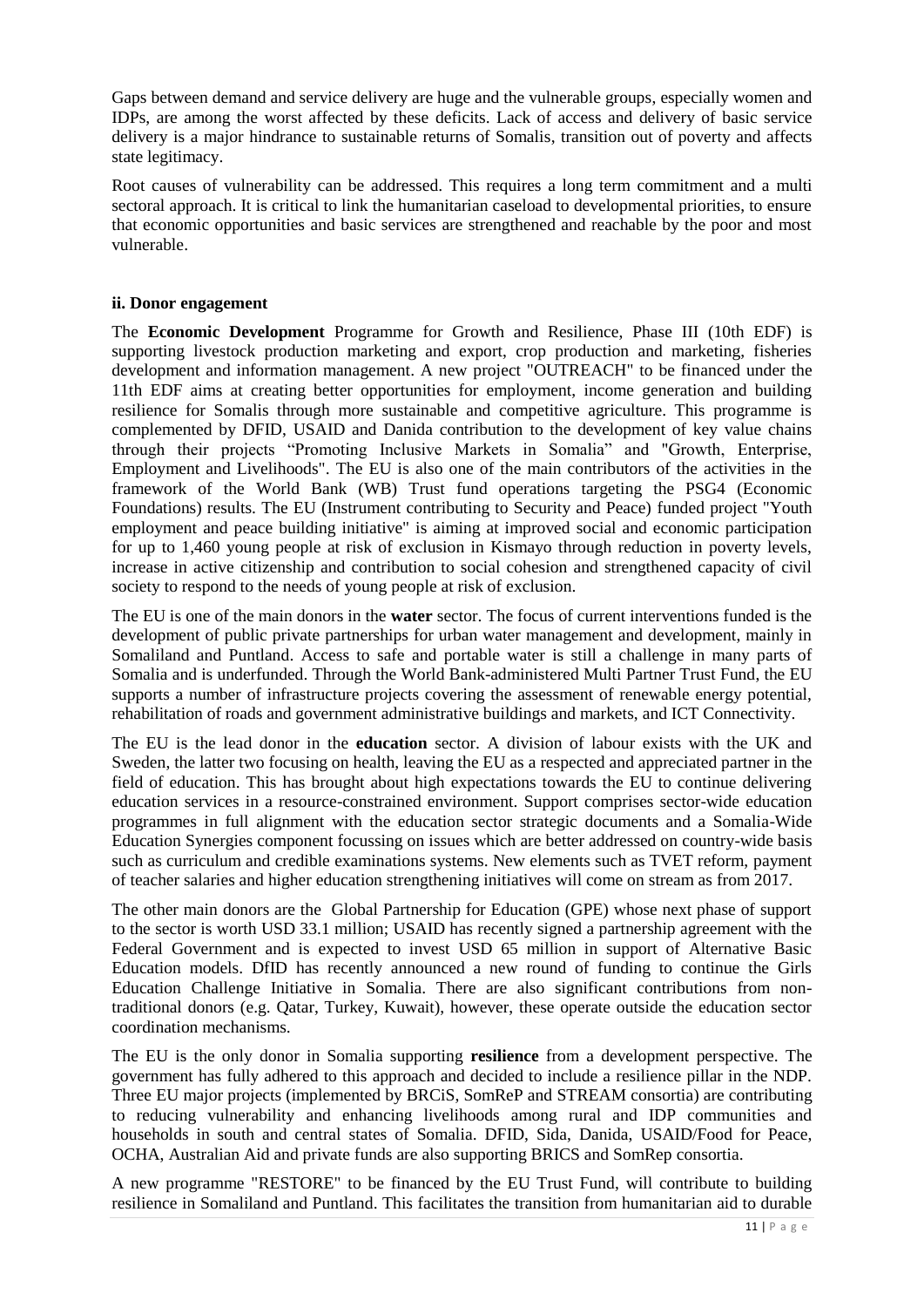solutions. Longer term EU support is foreseen, using the WB Trust Fund, focusing more on urban and development planning.

Finally, the RE-INTEG project financed by the European Union Emergency Trust Fund will be contributing to facilitate the integration of IDPs and returnees by supporting the access and delivery of basic services and creating realistic and valuable livelihood opportunities.

### **iii. Priorities for future engagement**

#### *Objective 1: Stimulate employment and livelihoods opportunities*

#### Rationale:

Rebuilding sustainable livelihood systems and strategies is essential for crisis recovery, for the prevention of further conflict, and for the reduction of the risks associated with subsequent conflicts and disasters. In order to promote sustainable livelihoods and economic recovery, the EU has opted on a three-track area-based development approach. Track A responds to the urgent needs of crisisaffected groups with interventions to help stabilize livelihoods. Track B focuses on medium- to longterm local economic recovery, including interventions to boost sustainable employment, income generation, inclusive private sector development and reintegration. Track C focuses on long-term employment creation and inclusive economic growth and helps to strengthen the national systems and policies. Good governance and private sector recovery are the drivers of sustainable livelihoods and inclusive economic growth.

Taking into account the primacy of the **primary sector** in Somalia, EU will contribute strengthening the sustainable development of the agriculture, fisheries and livestock value chains and promoting a better management of common use resources order to restore employment and livelihoods opportunities, facilitate the graduation of productive households and revitalize these productive sectors. To create further productive employment, accelerated growth will be needed. However, this will take time. Consequently, the EU support will address immediate needs with targeted public works programmes while providing support for building a **sustainable broader economic base** and promoting and upgrading informal sector. The labour intensive public works will be selected to maximise the benefits of the local population and support an inclusive and sustainable economic and social development (access to markets and services). In parallel, the EU will contribute to improving **climate generating growth and employment**. Business investment will be encouraged as well as self-employment and entrepreneurship for youth.

As economic development is further limited by human capital, the EU will contribute to improve the delivery of quality **TVET opportunities linked to the labour market and local economic potentials**. Public private partnerships for the delivery of TVET will be sought. EU will also investigate the possibility to strengthen the higher education sub-sector to equip graduates with knowledge and skills to provide higher level professionals to the public and private sectors and facilitate their integration into the job market. Finally, at local level the gathering and dissemination of information on employment opportunities and employability requirements to ensure better functioning of labour market will be facilitated.

### *Objective 2: Ensure better delivery of basic services*

### Rationale:

Improving public service provision would result in improving living conditions of people. Moreover, this will in turn increase trust in the government and political system and rebuilding of the social contract. The EU will focus on facilitating access to safe water and quality education.

In the main areas of returns, the EU will contribute to the implementation of urban water masterplans based on public private partnerships to increase **access to affordable potable water**. In rural areas, critical infrastructures will be rehabilitated and specifications and management structures will be developed to ensure a better availability and sustainable management of water for all.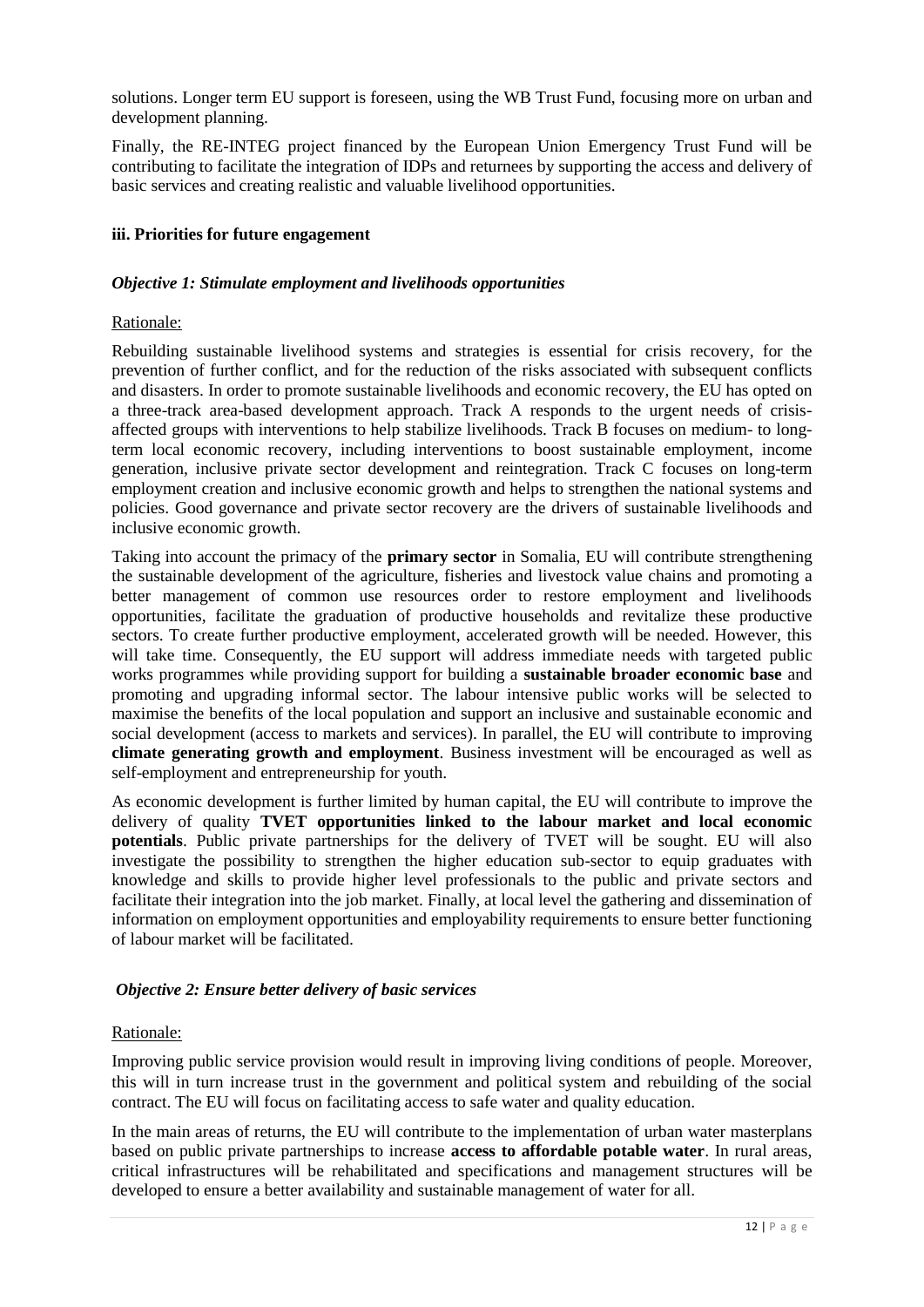There is a great need to further expand **basic and secondary education** opportunities in Somalia, A post war curriculum is now in place and its roll-out is a key priority for the education administrations in their quest to build an education system that is responsive to the needs of the Somali population. The FGS is taking an increasing responsibility for the management and coordination of education services, and a framework of engagement with the state level ministries of education is being established. Therefore, the EU will contribute to consolidating and expanding equitable access and completion of quality education, with particular attention to the marginalized group and strengthening the Somali education system for the effective delivery of education services.

Civic engagement is important to the health of a democratic nation. Somali youth hold the potential to contribute to positive change in their country. However, currently they are also the majority of the participants in militant and criminal groups. EU will promote their active participation and their civil engagement and contribute to demonstrate how to create change through non-violent means.

## *Objective 3: Protect the most vulnerable in society and facilitate better Disaster Risk Reduction management*

## Rationale:

For decades, Somalia has been the recipient of emergency aid for chronic crises, such as persistent food insecurity. The EU will contribute to move the protection of vulnerable households and the prevention and management of protracted and temporary crisis from an ad hoc basis to a strategic, deliberate and collective effort. Close collaboration and coordination with the humanitarian actors will be sought so as to define a Linking Relief, Rehabilitation and Development (LRRD) strategy.

The EU will contribute to strengthen **social protection** and to have it being gradually delivered through the government as it is a major contributor to social development and equity. Social insurance mechanisms will be also supported. Impoverished citizens' needs must be addressed in a clear and transparent way, ensuring that the targeting reaches those with the greatest need.

Structures and mechanisms to prevent and manage crises from the local to the federal levels must be restored. EU will contribute to ensure that the public bodies have a direct mandate on i) the planning and implementation of disaster risk reduction ii) have a coordination role on the formulation of contingency planning to drought and flood disaster, iii) have a role in the coordinating the mobilisation of resources for contingency funding and iv) have the primary responsibility of Early Warning Systems and of the prioritisation process for allocation of resources to local authorities. This would imply to better integrate the preparedness and the early response interventions in local authorities' operations. EU will also strengthen its efforts to building the resilience of the Somalis. Equitable and risk informed development is critical for the Somali society and its economy.

As part of finding durable solutions for IDPs, integrating the displaced and returnees into the formal economy and society can drive and diversify economic growth and greatly reduce levels of vulnerability. Their reintegration is impeded by their exclusion from rule of law, physical insecurity, lack of tenure and access to basic development services (health, education, water and decent employment). A specific support to this target group will be provided, building on EU REINTEG programme.

## **4.3 PILLAR 3: BUILD STATE LEGITIMACY AND RESPONSIVENESS, AND DEMOCRATIC GOVERNANCE**

This pillar will contribute to the implementation Chapter VI ('Building effective and efficient institutions') of the NDP.

# **i. Outlook**

Somalia's governance structures remain weak and insufficient. Whilst Somaliland and Puntland have a relatively well established civil service and associated PFM systems, new federal Member States and Interim Regional Administrations are in the process of setting up their executive branches.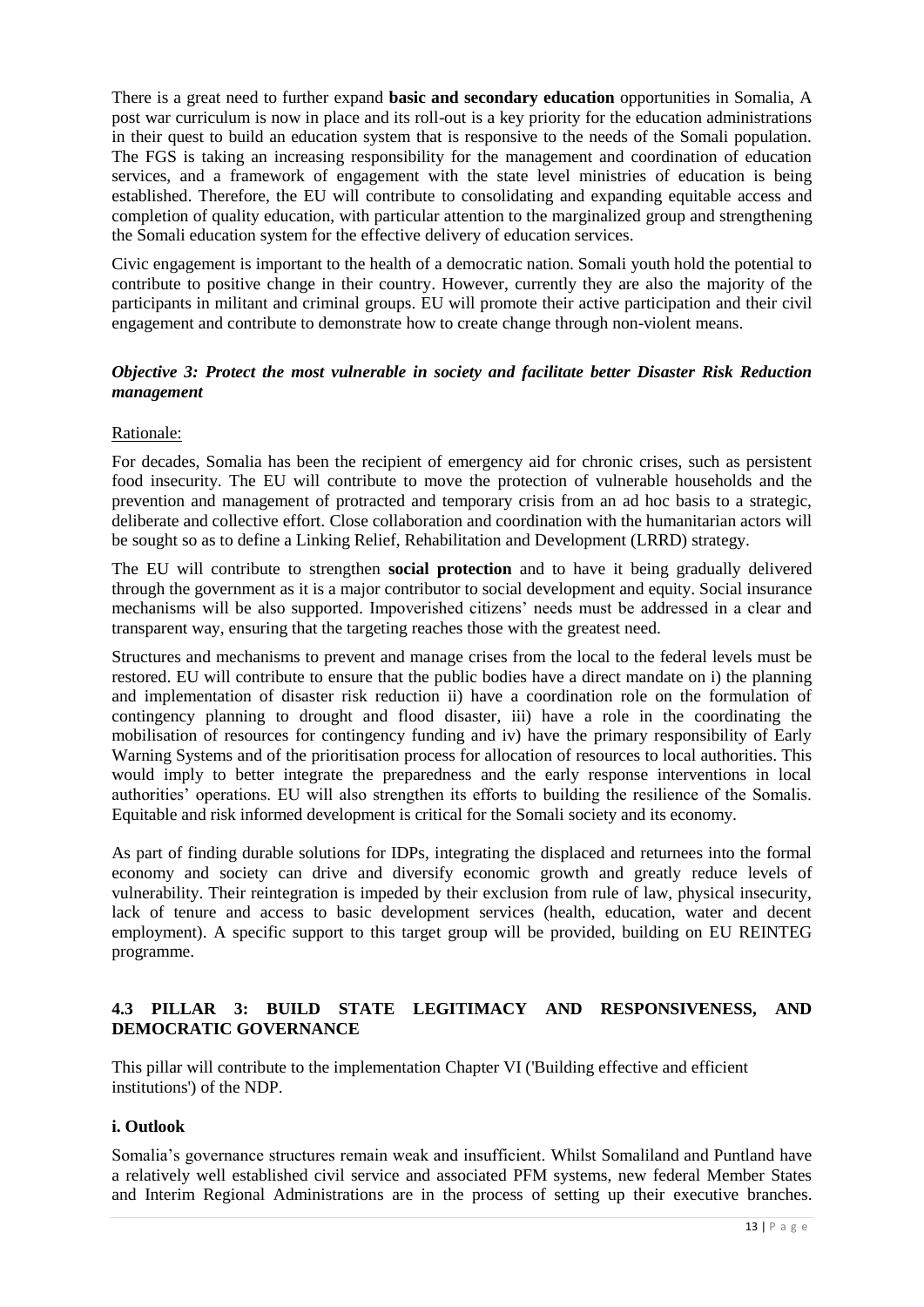Mandates and functions across federal government institutions and between the federal and subnational levels of government are not always clear. This is particularly problematic in the areas of service delivery, where non-state actors often remain the primary providers of services.

With regard to **the civil service, the biggest challenge is not its size, but the quality of staff** as a significant proportion of skilled labour has left the country as a result of years of conflict and continuous insecurity. Many critical reforms (e.g. pensions and pay schemes) still need to be developed and/or implemented. Salary and operating costs weigh heavily on Somalia's budget (86% of the federal government total expenditure in 2015), crowding out expenditure in other critical areas. Decentralisation and local governance policy dialogue are nascent and slow to pick up due to focus on State formation during the 2012-2016 period. Some progress has been made to advance PFM reforms, however, Somali needs and requirements are increasing in scale and complexity. The Federal Government is expanding and the financial management infrastructure will need to be able to mobilise more revenue, and deliver financing for an increasingly complex government service provision. Importantly, Somalia will also need to develop a shared fiscal federal framework with the Federal Member States, addressing both operational and strategic issues.

As Somalia moves from state formation to state building, supporting the establishment and/or strengthening of **effective and accountable institutional structures and systems across all levels of government is of crucial importance in the reconstruction process**. The development of a functional federal administration and systems will have to be complemented by the development of core functions at federal, state as well as at district/local government levels within the framework of a well-balanced federalism architecture.

The dialogue on decentralisation as well as operationalisation of the **Wadajir framework on local governance** is critical to allow governance continuum from federal/state to district/local government and to bring the government closer to the people.

The implementation of the **Public Financial Reform Strategy and Action Plan 2016-2020** and political agreements between the Federal Government and its Member States aiming at enhancing revenue generation will need to be ensured, in particular as this impacts the ability of the government to deliver public services. For the latter, there is a high level of expectation of the Somalis towards the government and it is important to note that this is also a major concern for Somali refugees. Reengagement with the IMF – the after 25 years and the agreement on a light Staff Monitored Programme (SMP) in 2015 is laying the ground for debt relief and access to concessional lending in the medium and long-term. Thus reforms required for the implementation of a more ambitious SMP will be critical for Somalia to develop good track record for debt relief under the HIPC initiative. Assistance under this pillar will also pave the way to direct budget support to be provided by the EU and other donors in the long-term.

In order to achieve **the ambitious goal of universal suffrage elections in 2020**, structural support to democratic institutions and vast outreach and civic education will be required, with also a specific focus on broadening women's participation in political life. **Constitutional development** will need to accompany the evolution of the state building process and reflect progress in defining relations between the Centre and the regional states and will require significant efforts towards reconciliation, and on consensus building and outreach. Intervention at the federal level will need to be complemented by bottom-up local reconciliation, accountability and democratic participatory processes.

Civil society has played a significant role in the democratisation, peace building and reconciliation of Somalia and strengthening of civil society platforms has contributed to a more structured dialogue with the Somali authorities. Yet, despite these positive developments to improve representation, coordination and the influence of the civil society voice, there remains a significant need for further support to enhance civil society's role and effectiveness.

### **ii. Donor engagement**

EU, EU Member States and other development partners have been supporting public sector development activities, more specifically institutional capacity development, decentralisation, Public Financial management and financial governance reform programmes for core and centre of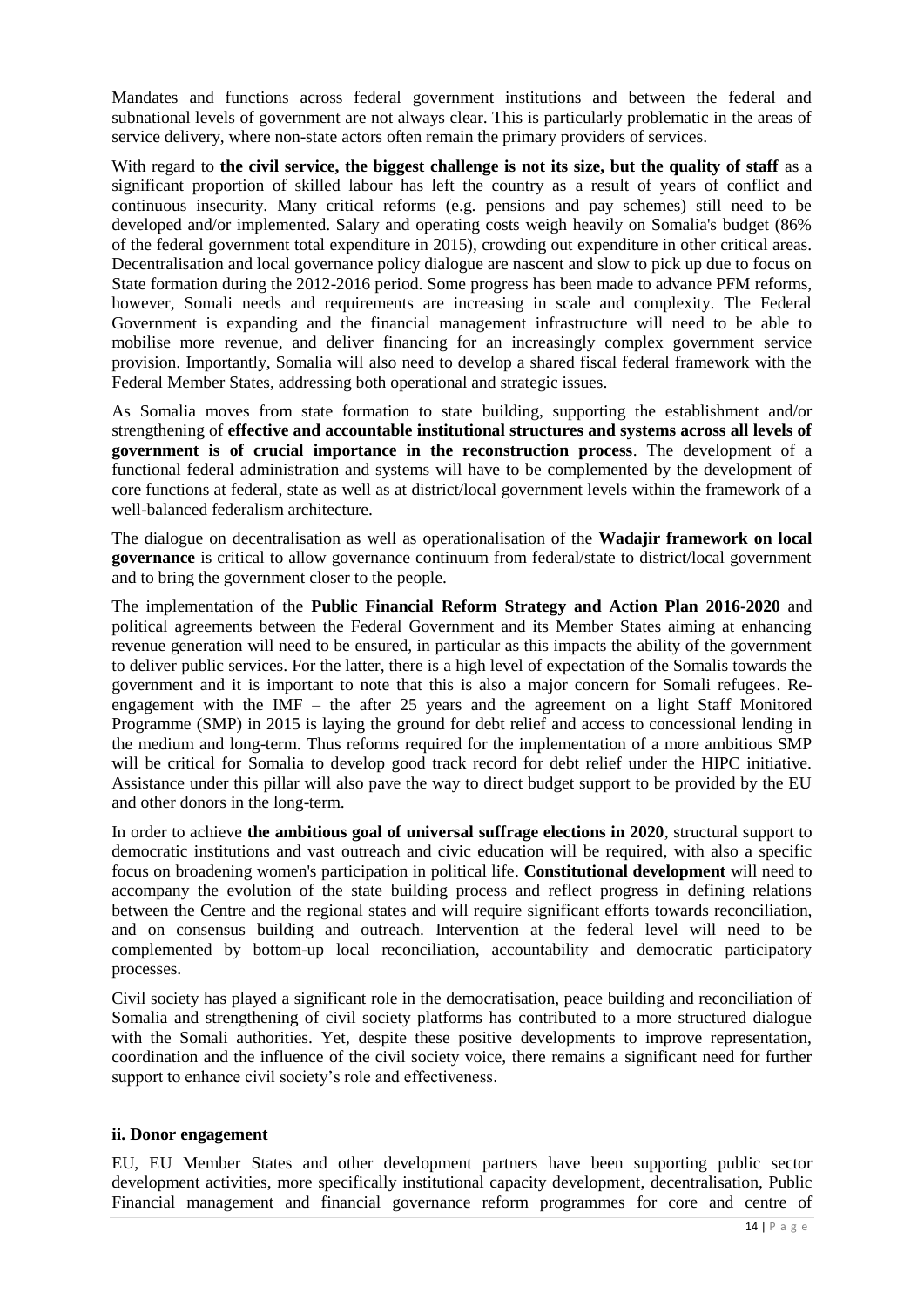government for federal, federal member states and Somaliland. The programmes are largely implemented through two major Multi-Partner trust funds managed by the World Bank and United Nations and a few through IMF and DFID. The Institutional capacity building interventions target core civil service reforms focusing on capacity injection across the Government at federal and state levels, reinforcement of the human resource management and strengthening of the core government functions laws, policies and other frameworks and procedures, Public Financial Management and financial governance reform programmes. The EU is very actively participating in sector and policy dialogues in areas as capacity development, civil service reform, financial governance, intergovernmental fiscal federalism and the use of country systems.

Through a number of other programmes and mechanisms, the EU and EU Member States also promote human rights, with an emphasis on the rights of the most vulnerable and marginalised populations, as well as gender equality and women's rights, including women's political and economic empowerment.

At the Federal level, the EU has been instrumental in providing support and input into the establishment and operationalisation of relevant federal governance institutions such as the NIEC, the Boundaries, the Federation Commission as well as the ICRIC. The existence of these institutions as well as the establishment of a Constitutional court will be instrumental for the further deepening and strengthening of democratic processes beyond 2016. The EU has also supported financially and politically the consultations on the selection of the 2016 electoral model, which ultimately has now led into a consensus on the way forward. Further support has led to a review of the Federal Provisional Constitution under the leadership of the Parliamentary Oversight Committee and which support ICRIC. In Somaliland, the EU has provided the bulk of support to the establishment of a reliable and acceptable voter register, which is decisive for an inclusive and acceptable election process in 2017. USAID has started a large democracy programme Bringing Unity, Integrity and Legitimacy to Democracy (BUILD) which aims to support electoral and political processes in Somalia, including Somaliland. The EU through the Instrument contributing to Security and Peace supports the administration's efforts to carry-out an inclusive and transparent state formation process at federal, regional, and district level by facilitating the political processes necessary to advance mediation and state-building efforts and by contributing to the re-establishment of local administrations that can facilitate district level delivery of basic services in an accountable and responsive manner.

All the traditional donors active in Somalia have been supporting the implementation of Vision 2016.

# **iii. Priorities for future engagement**

# *Objective 1: To support public sector development at federal, states and local levels with special focus on emerging States*

# Rationale:

Somalia's transformation process must begin by building accountable institutions at local, regional and national levels. Strengthening the public administration and establishing robust PFM systems and processes is essential to enable the state to manage resources and deliver its basic functions in order to improve the legitimacy of government and improve citizen welfare. This, in turn strengthens statebuilding and peacebuilding processes. Transparent and accountable revenue generation, equitable distribution and sharing of public resources as well as delivery of public services contribute to national peace and reconciliation amongst regions and citizens. Furthermore, accompanying early stabilisation initiatives towards fully fledged local governance structures is key to build a solid federal architecture and will require substantial support to the implementation of the Wadajir Framework.

### *Objective 2: Support federal and local democratisation processes through conduct of credible, transparent and acceptable elections on the basis of universal suffrage, strengthen parliamentary institutions and the consolidation of the Somali Constitutional architecture.*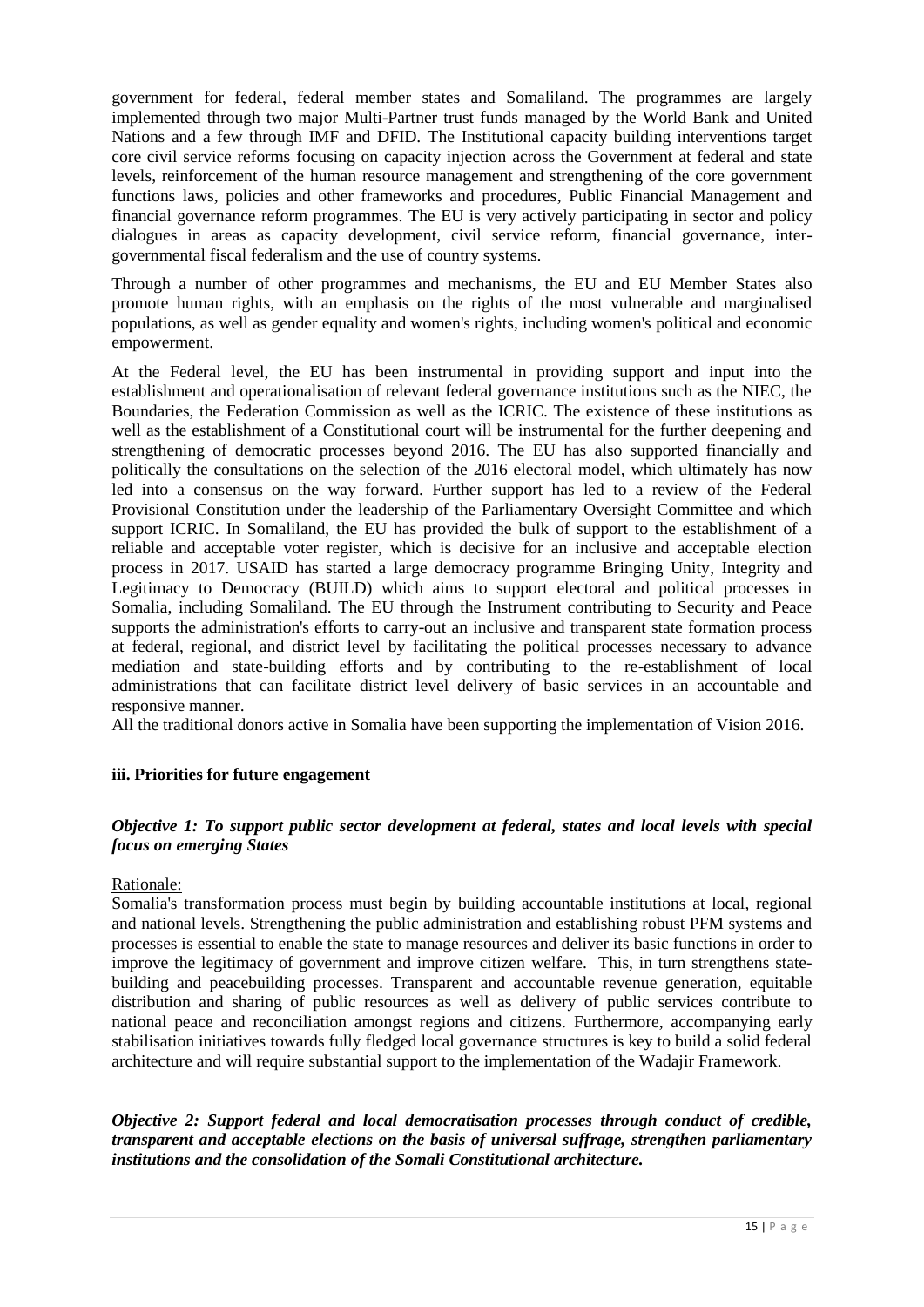### Rationale:

The preparation for Somali wide universal suffrage in 2020 on the basis of the Somalia political roadmap 2016-2020 will require substantial investments at political and technical level, while targeted investment will be necessary to establish grass root democratisation practices including through local elections. Parliament(s) will need to be consolidated or developed for emerging States. Further development of the Somali Constitution will require significant efforts on consensus building and outreach, including at local level. To complement the largely top down political brokering achieved so far and consolidate stabilisation gains, bottom – up local reconciliation, accountability and democratic participatory processes will be a priority for EU action.

# *3: Continue building the capacity of civil society organisations and consolidate their role vis-à-vis the State*

## Rationale:

Capacity building, 'state 2 non-state' dialogue, increased public awareness, confidence building measures to improve coordination and regulation of the sector will need additional investments and organisational strengthening. Inclusion of civil society in the decision-making processes will pave the way for the definition and rebuilding of the "social contract". While the support will increasingly be activity and thematic oriented, a level of core funding will still be required.

# **5. ACCOMPANYING MEASURES**

In order to operationalize this Strategy, taking into account the Somali context, accompanying measures (NAO support, a Technical Cooperation Facility and 3<sup>rd</sup> party monitoring, provision of air transport services) are foreseen. Finally, a support to the civil society is anticipated to promote their meaningful engagement with the State and strengthen and sustain the public discourse and demand for accountability.

Under the  $11^{th}$  EDF, a support facility amounting EUR 35 million was foreseen to accompany/support the programming, preparation or implementation of actions. This amount has all been committed to support: the office of the NAO, technical and administrative support and air transport services. The facility has enabled the EU to deepen its engagement in Somalia notwithstanding the complex context and fluid security situation. It has proven to be reliable in the effectiveness of programming and implementation of actions.

In view of the planned handover of NAO responsibilities in 2017, the government capacity will need continued strengthening to enable meaningful engagement, buy-in and ownership of the development process. Given the limited capacity in Somalia as well as considering the future of the Cotonou Agreement and the role of the NAO are under discussion, in the short and medium term, the focus will be on building the NAO's strategic and programmatic competencies. Therefore, target-oriented, needs-based and demand-driven technical assistance, capacity building, support to studies, evaluations, analytical work, and limited office infrastructure will be envisaged.

The EU and NAO has also benefitted from technical assistance to assist with specific tasks related to the project cycle management and capacity building. A Technical Cooperation Facility (TCF) is needed to continue support the programming, preparation and implementation of actions foreseen in the NIP and EU Trust Fund.

Project monitoring is extremely challenging to undertake as a result of conflict and security constraints. Direct monitoring by the EU Delegation staff as well as partners especially in newly forming states and most rural areas of Somalia is difficult. Likewise, it has also proven difficult to verify reported actions by implementing partners, or to assess whether projects/programmes are having the intended output and outcome. The EU has, therefore to rely predominantly on the reports from the implementing partners and other sources of information. In order to address this shortcoming, the EU will continue with the third party monitoring mechanism currently in place.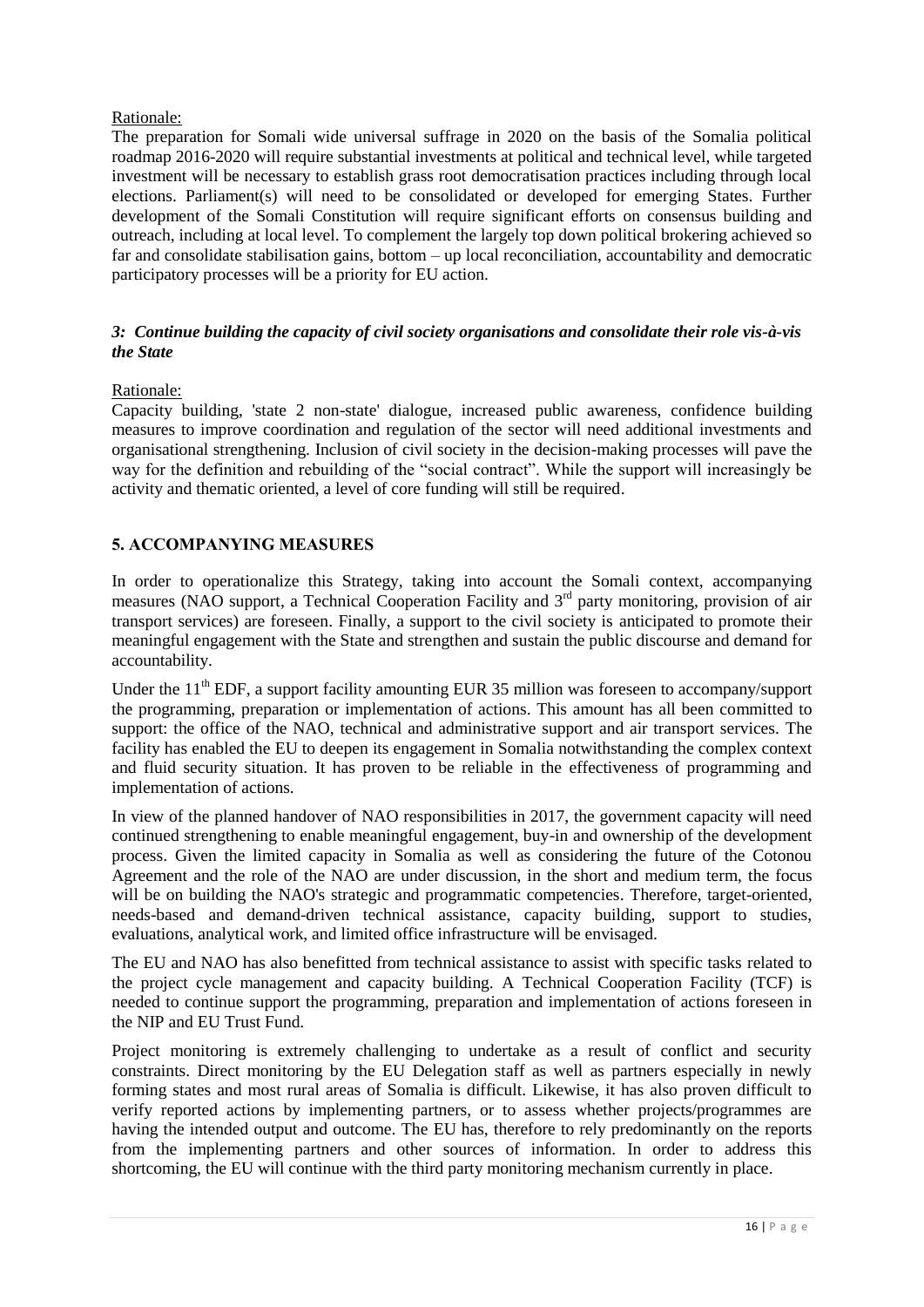Access to Somalia is enabled through air transport services operated by the EU. The main objective of EU Flight is to facilitate access to and within Somalia for the smooth and efficient implementation of EU cooperation and engagement.

## *Objective 1: To strengthen the capacity of government including the office of the NAO to manage EDF funds at Federal and regional level in order to ensure effective programming and implementation of EU funded projects and programmes*

EU will focus on enhancing the role of the NAO Office to enable the government to constructively participate and contribute to the identification, formulation and implementation of EU funded programmes.

### *Objective 2: To support the timely and cost-effective implementation of the actions financed under the EU Trust fund.*

EU will focus on the provision of timely technical assistance, studies and analytical work to support preparation of projects and programmes, third party monitoring of projects as well as support to visibility actions.

### **Objective 3: To continue with the provision of air transport services to and within Somalia to support the continuation of EU cooperation and engagement.**

EU support will focus on the provision of flight services to and within Somalia to support the continuation of EU cooperation and engagement, particularly in the new Federal Member States.

# **6. GEOGRAPHICAL SCOPE AND BENEFICIARIES**

The objectives will be pursued and actions implemented throughout Somalia. During the design-phase of the actions, specific attention will be paid to the specific needs of each Somali Federal Member State. Equally, a targeted support will be provided to Somaliland based on their identified priorities and aligned with the EU strategic pillars.

The beneficiaries of EU interventions will be:

- Federal (FGS), (emerging) Federal Member State (FMS) and district/local authorities and state entities
- Somaliland authorities
- The judiciary, legislative and independent constitutional bodies
- Somali population
- Organised non-state actors
- Indirectly, Somali private sector and diaspora

Throughout the design-phase of the actions, a more precise articulation of interventions for the FMS and beneficiaries will be prepared based on an in-depth understanding of local contexts, making due considerations for the Do-No-Harm principle and conflict sensitivity.

Specific attention will be paid to the most vulnerable groups such as children, minorities, discriminated groups, etc. Furthermore, all actions will be required to have a gender balanced approach. Specifically women-focused elements will be targeted to enhance their capacity to claim their rights and participate in decision making processes at local and national levels.

The different programmes will target youth population to improve youth's access and opportunities to engage in the economy and anchor them in the society. Finally, taking into account the return flow from Kenya, particular measures will be taken from a community based perspective to facilitate a durable reintegration of returnees in the main areas of return.